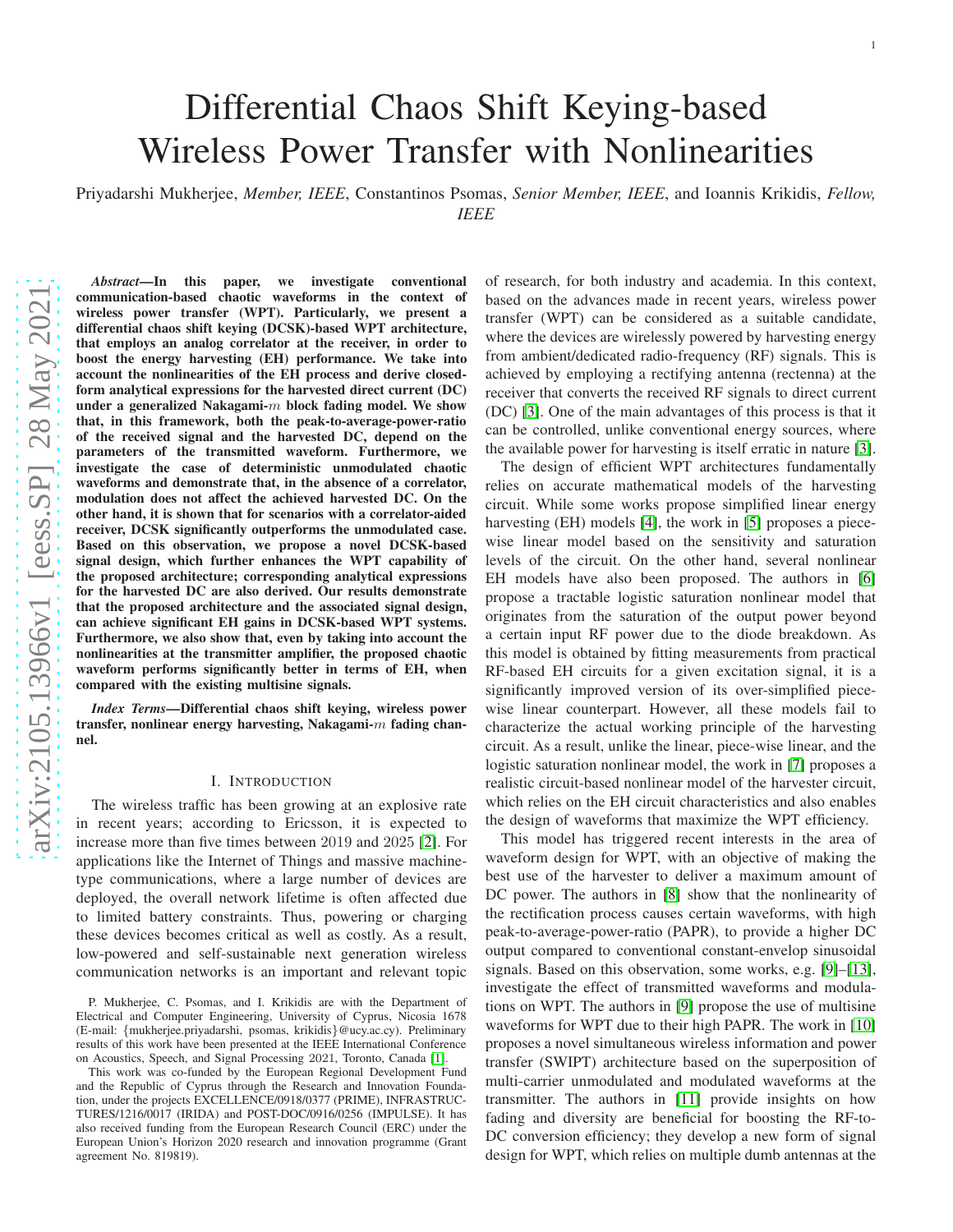transmitter to induce fast fluctuations of the channel. The work in [\[12\]](#page-11-12) proposes an asymmetric modulation scheme specifically for SWIPT, that significantly enhances the rate-energy region as compared to its existing symmetric counterpart. Apart from the multisine waveforms, experimental studies demonstrate that due to their high PAPR, chaotic waveforms outperform conventional single-tone signals in terms of WPT efficiency [\[14\]](#page-11-13).

Chaotic signals have been used in the past decades for wireless information security and privacy [\[15\]](#page-11-14), [\[16\]](#page-11-15). However, due to their properties such as aperiodicity and sensitivity to initial data, chaotic waveforms have been extensively used to improve the performance of wireless digital communication systems [\[17\]](#page-11-16). In this context, differential chaos shift keying (DCSK), is one of the most widely studied chaotic signalbased communication systems [\[18\]](#page-11-17). DCSK is a prominent benchmark in the class of non-coherent transmitted reference modulation techniques, which comprises of a reference and an identical/inverted replica of the reference depending on the data transmitted. The majority of the related works focus on the error performance of DCSK-based systems for various scenarios [\[19\]](#page-11-18)–[\[21\]](#page-12-0). The authors in [19] propose an  $M$ -ary DCSK system, in which successive bits are converted to a symbol and then transmitted by using the same modulation scheme. The work in [\[20\]](#page-12-1) investigates a general set-up for evaluating the performance of DCSK system over various communication channels and the performance of a cooperative diversity-aided DCSK-based system is analysed in [\[21\]](#page-12-0).

To exploit the benefits of both DCSK and WPT, there are a some works [\[22\]](#page-12-2)–[\[25\]](#page-12-3) in the literature that investigate SWIPT in a chaotic framework. In [\[22\]](#page-12-2), a non-coherent shortreference DCSK SWIPT architecture is proposed by using the time switching architecture to achieve higher data rate than conventional systems. The authors in [\[23\]](#page-12-4) investigate SWIPT with a power-splitting receiver for a multi-carrier (MC) chaotic framework and propose two WPT protocols. In the first protocol, a fraction of the reference sub-carrier power is utilized for EH and in the second protocol, a fraction of the total sub-carrier power is used for EH. Based on the proposed MC architecture, a chaotic carrier-index (CI) system is investigated for a basic SWIPT set-up to further reduce the energy consumption [\[24\]](#page-12-5). In particular, based on the transmission characteristics of index modulation, the proposed SWIPT scheme exploits the inactive carriers of CI-DCSK to deliver energy by transmitting random noise-like signals. In [\[25\]](#page-12-3), an adaptive link selection for buffer-aided relaying is investigated in a decode-and-forward relay-based DCSK-SWIPT architecture. Furthermore, by taking into account the decoding cost at the relays, two link-selection schemes based on the harvested energy, and not channel state information (CSI), are proposed.

The above studies focus on the performance of SWIPT in a DCSK-based scenario. Furthermore, they consider a simplified linear model for harvesting, which is impractical. However, the specific gains in EH from chaotic signals have not been explored. Motivated by this, in this paper, we investigate chaotic signal-based waveform designs for WPT. To the best of our knowledge, this is the first work that presents a complete

analytical framework of DCSK-based WPT, by also taking into account the nonlinearities of the EH process. Specifically, the contribution of this paper is threefold.

- We propose a DCSK-based WPT architecture, where an analog correlator-aided EH circuit is employed at the receiver. Although WPT is the main focus of this work, we consider DCSK, i.e. an information-based waveform. We analytically derive the PAPR of the signal at the harvester as a function of the transmitted waveform parameters. We demonstrate that the analog correlator prior to the harvester allows us to control the PAPR of the signal at the input of the harvester and therefore the EH performance.
- Analytical expressions of the harvested DC are derived for both cases, i.e. with and without the analog correlator at the receiver, under a Nakagami- $m$  block fading scenario. The derived closed-form expressions are a function of the spreading factor and the fading parameter  $m$  and are verified by extensive Monte Carlo simulations. They provide a quick and convenient methodology of evaluating the system's performance and obtaining insights into how key system parameters affect the performance. In addition, our results show that similar to [\[11\]](#page-11-11), a Rayleigh fading scenario results in a higher harvested DC performance, compared to a no-fading scenario, which shows that fading is beneficial for DCSK-based WPT.
- We apply the proposed WPT architecture to unmodulated chaotic waveforms and investigate how it performs against its modulated DCSK counterpart. We demonstrate that modulation does not affect the EH performance without the correlator at the receiver. On the contrary, with a correlator-aided receiver, DCSK significantly outperforms the unmodulated case. Based on this observation, we propose a novel short reference DCSK-based signal design, which results in further EH performance gains. Finally, we compare the proposed waveform with the existing N-tone multisine signals, by taking into account the imperfections of the high power amplifier (HPA) at the transmitter.

The rest of this paper is organized as follows: Section II introduces the proposed system architecture. Section III presents the complete analytical framework of chaotic signal-based WPT by considering a nonlinear rectenna model. Section IV proposes a novel WPT-optimal chaotic waveform. Numerical results are presented in Section V, followed by our conclusions in Section VI.

## II. A CHAOTIC SIGNAL-BASED WPT SYSTEM ARCHITECTURE

## *A. System model*

We consider a point-to-point WPT set-up, where the transmitter employs a DCSK generator and the receiver consists of an analog correlator (discussed in Section [II-C\)](#page-2-0) followed by an EH circuit, as depicted in Fig. [1.](#page-2-1) Note that even though DCSK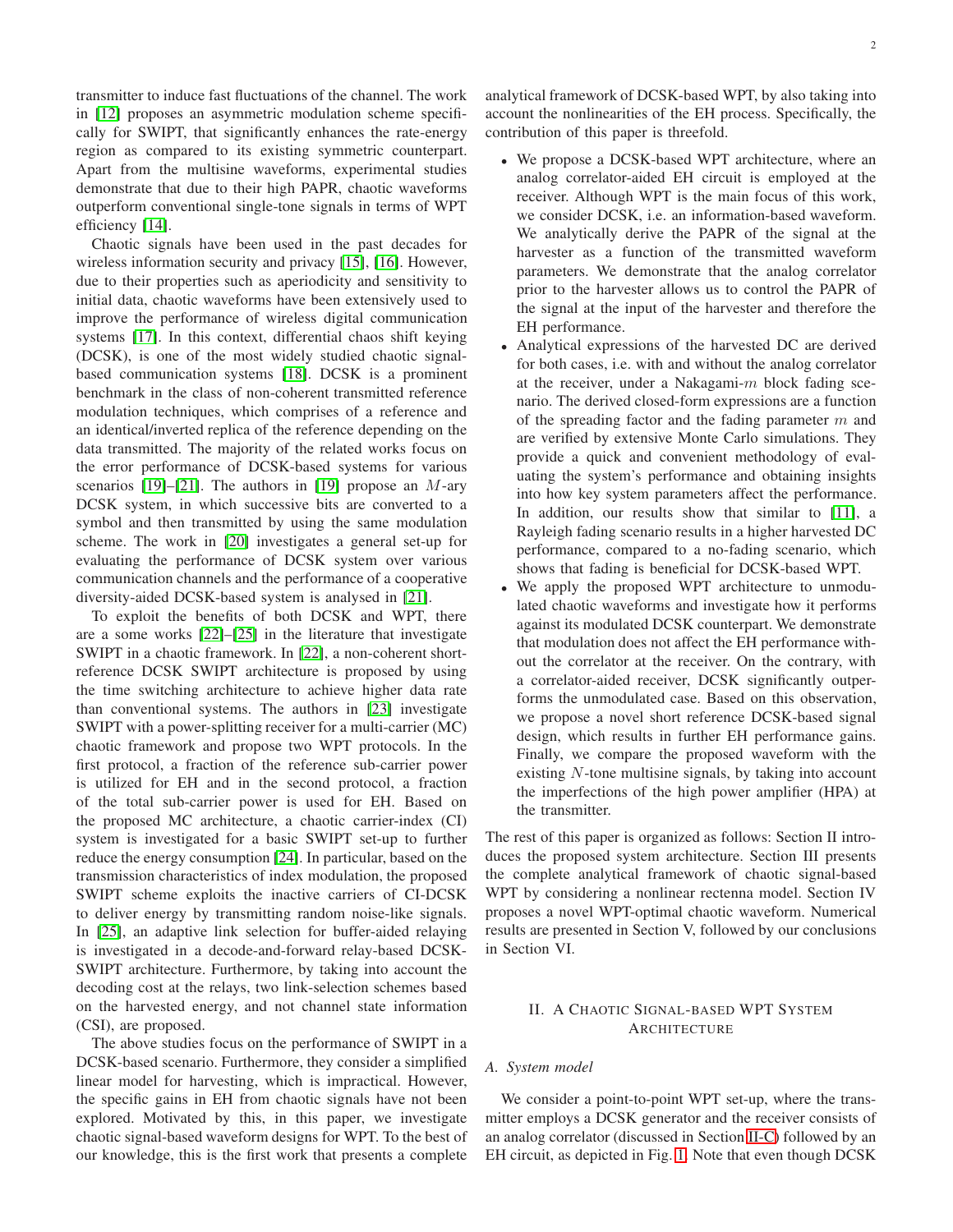$\Box$ 



<span id="page-2-1"></span>Fig. 1. Proposed architecture for chaotic signal-based WPT; "D" corresponds to the delay blocks and the symbol " [" corresponds to the integrator.

is primarily a communication-based signal, in this work, we focus on its effects on  $WPT<sup>1</sup>$  $WPT<sup>1</sup>$  $WPT<sup>1</sup>$ .

We assume that the wireless link suffers from both largescale path-loss effects and small-scale block fading. Specifically, the received power is proportional to  $r^{-\alpha}$ , where r is the transmitter-receiver (Tx-Rx) distance and  $\alpha$  denotes the path-loss exponent. Moreover, a Nakagami- $m$  distributed block fading channel  $h$  is considered with unit mean power, where  $m > 1$ .

## *B. Chaotic signals*

Assume a DCSK signal, where the current symbol is dependent on the previous symbol [17] and different sets of chaotic sequences can be generated by using different initial conditions. Each transmitted bit is represented by two sets of chaotic signal samples, with the first set representing the reference, and the other conveying information. If  $+1$ is to be transmitted, the data sample will be identical to the reference sample. Otherwise, an inverted version of the reference sample will be used as the data sample [16]. During the l-th transmission interval, the output of the transmitter is

$$
s_{l,k} = \begin{cases} x_{l,k}, & k = 2(l-1)\beta + 1, \dots, (2l-1)\beta, \\ d_l x_{l,k-\beta}, & k = (2l-1)\beta + 1, \dots, 2l\beta, \end{cases}
$$
 (1)

where  $d_l = \pm 1$  is the information bit,  $x_{l,k}$  is the chaotic sequence used as the reference signal, and  $x_{l,k-\beta}$  is its delayed version. Let β be a non-negative integer, defined as the *spreading factor*. Then, 2β chaotic samples are used to spread each information bit. Furthermore,  $x_{l,k}$  can be generated according to various existing chaotic maps. Due to its good correlation properties, we consider the Chebyshev map of degree  $\xi$  for chaotic signal generation, which is defined as [\[17\]](#page-11-16)

$$
x_{k+1} = \cos(\xi \cos^{-1}(x_k)), \forall |x_k| \le 1.
$$
 (2)

## <span id="page-2-0"></span>*C. Analog correlator*

To further boost the EH performance, we propose a WPT receiver architecture, where an analog correlator [\[26\]](#page-12-6) preceeds the EH rectifier circuit (see Fig. [1\)](#page-2-1). The motivation behind the

employment of an analog correlator<sup>[2](#page-2-3)</sup> block is two fold: i) it enables controlling the signal at the input of the harvester, and ii) it enhances the PAPR of the signal. An analog correlator primarily consists of a series of delay blocks, which result in signal integration over a specified period of time; an ideal  $\psi$ -bit analog correlator consists of  $(\psi - 1)$  number of delay blocks [\[26\]](#page-12-6). In what follows, for the sake of simplicity, we consider  $\psi$  as the transmitted DCSK symbol length, i.e.  $\psi =$ 2β. Accordingly, the analog correlator output  $y_l(t)$  for the *l*-th transmitted symbol is

<span id="page-2-4"></span>
$$
y_l(t) = \sqrt{P_t} h_l \sum_{k=1}^{2\beta} s_{l,k}(t),
$$
 (3)

where  $P_t$  is the transmission power. Note that we propose the use of a correlator and not a summing circuit in Rx. A summing circuit generates an output, which is the sum of multiple input signals [\[27\]](#page-12-7) whereas the analog correlator allows an effective integration of the same signal over a certain time interval [\[26\]](#page-12-6), i.e. it generates an output, which is the sum of the delayed versions of the same signal. In other words, the input signal is correlated with a delayed version of itself. Note that the value  $\psi = 1$  corresponds to the conventional case without a correlator.

In the following proposition, we show the effect of the analog correlator on the signal's PAPR.

<span id="page-2-5"></span>Proposition 1. *The signal PAPR at the harvester input is*

$$
PAPR = \begin{cases} 2, & \text{without correlator } (\psi = 1), \\ 4\beta, & \text{with correlator } (\psi = 2\beta). \end{cases} (4)
$$

*Proof.* See Appendix [A.](#page-8-0)

Therefore, since high PAPR signals are desirable for WPT [\[8\]](#page-11-7), the correlator significantly enhances the WPT performance.

#### *D. Energy transfer model*

The WPT receiver is equipped with an antenna followed by a rectifier. The rectifier, which generally consists of a diode (e.g., a Schottky diode) and a passive low pass filter, acts as an envelope detector [\[28\]](#page-12-8) and therefore neglects the phase of the

<span id="page-2-2"></span><sup>&</sup>lt;sup>1</sup>This assumption refers to communication networks that operate based on DCSK modulation and EH receivers are added to operate by the ambient radiation.

<span id="page-2-3"></span><sup>&</sup>lt;sup>2</sup>It is to be noted that the analog correlator is an active device, but with a nominal power consumption. Specifically, it has been observed, that a CMOSimplemented 11-bit analog correlator consumes 40 nW of power [\[26\]](#page-12-6). As a result, we have not considered this energy consumption in the context of applying the correlator.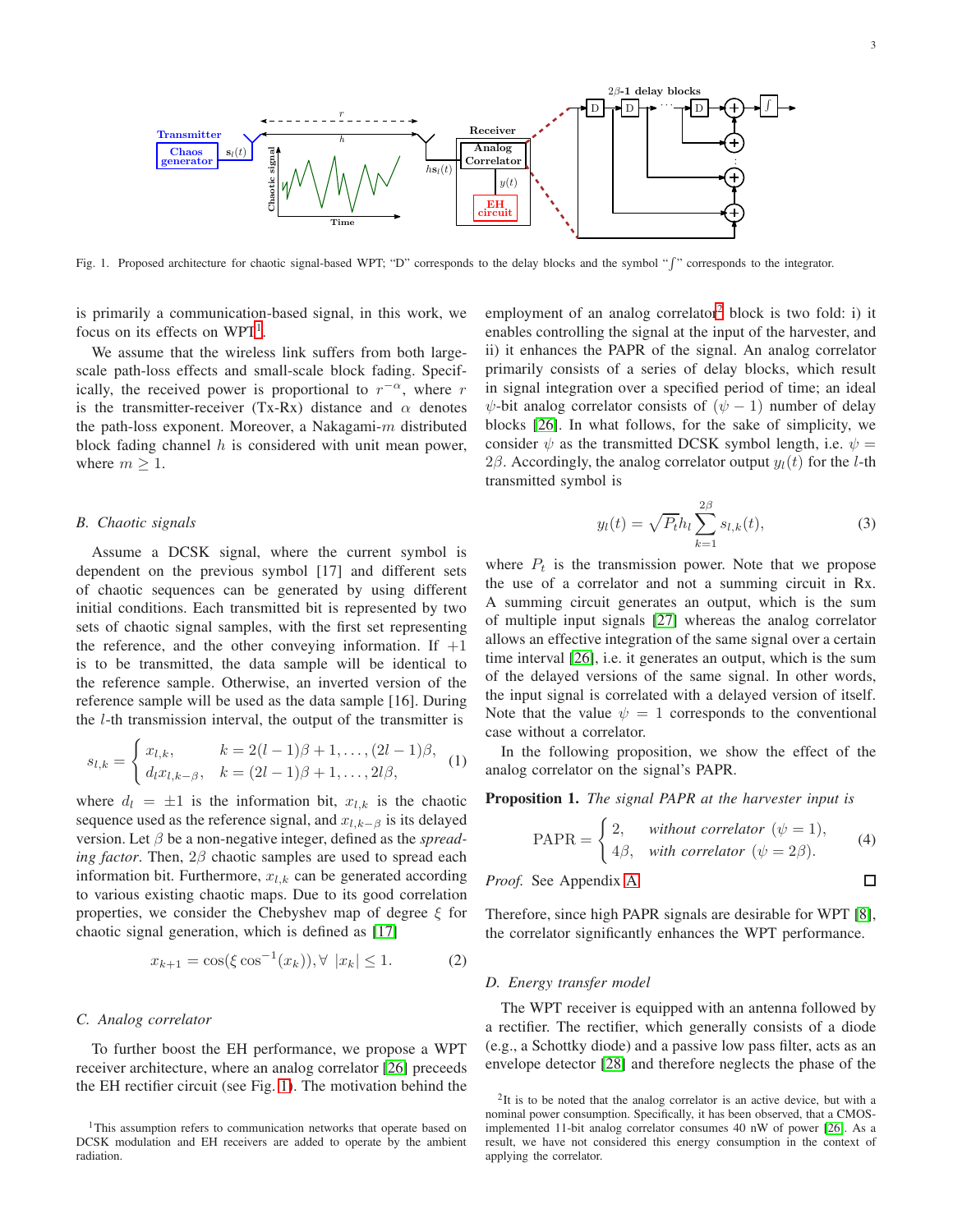$\Box$ 

received signal  $y(t)$ . Based on the nonlinearity of this circuit, the output DC current is approximated in terms of  $y(t)$  as [\[7\]](#page-11-6)

<span id="page-3-0"></span>
$$
z_{\rm DC} = k_2 R_{ant} \mathbb{E}\{|y(t)|^2\} + k_4 R_{ant}^2 \mathbb{E}\{|y(t)|^4\},\qquad(5)
$$

where the parameters  $k_2, k_4$ , and  $R_{ant}$  are constants determined by the characteristics of the circuit. Note that the conventional linear model is a special case of this nonlinear model and can be obtained by considering only the first term in [\(5\)](#page-3-0). For the sake of presentation, we will use  $\varepsilon_1 = r^{-\alpha} k_2 R_{ant} P_t$ and  $\varepsilon_2 = r^{-2\alpha} k_4 R_{ant}^2 P_t^2$ . Hence, from [\(3\)](#page-2-4) and [\(5\)](#page-3-0), we obtain

$$
z_{\rm MC} = \varepsilon_1 \mathbb{E} \left\{ \left( |h| \sum_{k=1}^{2\beta} s_k \right)^2 \right\} + \varepsilon_2 \mathbb{E} \left\{ \left( |h| \sum_{k=1}^{2\beta} s_k \right)^4 \right\},\tag{6}
$$

for the scenario with an analog correlator at the receiver, where the expectation is taken over both  $|h|$  and  $s_k$ . On the other hand, the output DC without a correlator is

$$
z_{\rm MNC} = \varepsilon_1 \mathbb{E}\left\{|h|^2 \sum_{k=1}^{2\beta} s_k^2\right\} + \varepsilon_2 \mathbb{E}\left\{|h|^4 \sum_{k=1}^{2\beta} s_k^4\right\},\qquad(7)
$$

where  $2\beta$  samples are considered for fair comparison. This implies that  $\beta$  will have a considerable impact on the harvested energy. Finally, note that the subscript MC and MNC refers to the scenario of modulated waveform transmission (DCSK in this case), with and without the correlator at the receiver, respectively.

## III. CHAOTIC SIGNAL-BASED WIRELESS POWER TRANSFER

<span id="page-3-5"></span>In this section, we investigate the effect of DCSK signals on WPT. We analyze the performance of the proposed receiver architecture in terms of the harvested energy, when DCSK waveforms are transmitted. Towards this direction, we provide the following theorem.

<span id="page-3-1"></span>Theorem 1. *For a WPT receiver with a correlator, the harvested DC is given by*

<span id="page-3-7"></span>
$$
z_{\rm MC} = \varepsilon_1 \beta + \varepsilon_2 \frac{3(1+m)}{m} \beta(2\beta - 1).
$$
 (8)

*Proof.* See Appendix [B.](#page-9-0)

Theorem [1](#page-3-1) provides a generalized closed-form expression for  $z_{\text{MC}}$  in terms of m. Note that  $z_{\text{MC}}$  corresponding to a nofading scenario ( $m \to \infty$ ) can also be obtained as a special case, given in the following corollary.

**Corollary 1.** *In a no-fading scenario,*  $z_{MC}$  *is given by* 

$$
\lim_{m \to \infty} z_{\text{MC}} = \varepsilon_1 \beta + 3\varepsilon_2 \beta (2\beta - 1). \tag{9}
$$

The above corollary follows directly from Theorem [1,](#page-3-1) as  $(1 + m)/m \rightarrow 1$  for  $m \rightarrow \infty$ .

Remark 1. *Note that in Theorem [1,](#page-3-1)* m = 1 *results in an enhanced*  $z_{MC}$  *compared to the*  $m \rightarrow \infty$  *scenario, i.e. wireless fading enhances WPT. This observation corroborates the claims made in [\[11\]](#page-11-11) regarding the beneficial role of fading in WPT systems.*

Next, we consider the case of a conventional WPT receiver without the analog correlator, which is given by the following theorem.

<span id="page-3-2"></span>Theorem 2. *Without a correlator at the WPT receiver, the harvested DC is*

<span id="page-3-8"></span>
$$
z_{\rm MNC} = \varepsilon_1 \beta + \varepsilon_2 \frac{3(1+m)}{4m} \beta. \tag{10}
$$

*Proof.* See Appendix [C.](#page-10-0)

**Remark 2.** *From Theorems [1](#page-3-1) and [2,](#page-3-2) we observe that*  $z_{\text{MC}}$  *and* zMNC *is a quadratic and linear function of* β*, respectively. This highlights the benefits of the proposed architecture based on the nonlinearity of the EH process. Note that, if a linear EH model is considered, which only accounts for the second-order term in* [\(5\)](#page-3-0)*, we obtain*  $z_{MC} = z_{MNC}$ *.* 

<span id="page-3-9"></span>We observe that, both  $z_{\text{MC}}$  and  $z_{\text{MNC}}$  are inversely proportional to  $m$ . We also note that the analytical expressions obtained can be extended to Rician fading scenarios (as special cases), by replacing  $m = \frac{(K+1)^2}{2K+1}$ , where K is the Rice factor [\[29\]](#page-12-9).

<span id="page-3-10"></span>For the sake of completeness, we also provide  $z_{\text{MNC}}$  corresponding to a no-fading scenario.

**Corollary 2.** *The harvested DC*  $z_{\text{MNC}}$  *corresponding to a no-fading scenario is given by*

$$
\lim_{m \to \infty} z_{\text{MNC}} = \varepsilon_1 \beta + \frac{3}{4} \varepsilon_2 \beta. \tag{11}
$$

<span id="page-3-6"></span>IV. DCSK-BASED WAVEFORM DESIGN FOR WPT

We now extend the analytical model, initially proposed for DCSK signals, to unmodulated (deterministic) chaotic waveforms. Then, we modify the conventional DCSK waveform at the transmitter, in a way that further enhances the WPT performance.

#### *A. Unmodulated chaotic signals*

We consider the case of using a deterministic, unmodulated chaotic waveform for WPT and compare its performance with the conventional DCSK signal. For this case, the  $k$ -th bit of the l-th transmitted unmodulated chaotic symbol is given by

<span id="page-3-3"></span>
$$
s_{l,k} = x_{l,k}, \quad k = 2(l-1)\beta + 1, \dots, 2l\beta. \tag{12}
$$

It is worth noting that while it is essential to have a symbol length of  $2\beta$  in DCSK, such a constraint is not required in the unmodulated chaotic case. However, we consider a symbol length 2β for a fair comparison of the EH performance. Now, we state the following proposition, where we obtain the harvested DC for unmodulated chaotic signals, with/without a correlator at the WPT receiver.

<span id="page-3-4"></span>Proposition 2. *Based on the symbol structure as defined in* [\(12\)](#page-3-3)*, we obtain*

$$
z_{\text{UM,C}} = \varepsilon_1 \beta + \varepsilon_2 \frac{3(1+m)}{m} \beta \left(\beta - \frac{1}{4}\right),\qquad(13)
$$

*with a correlator and,*

□

$$
z_{\text{UM,NC}} = \varepsilon_1 \beta + \varepsilon_2 \frac{3(1+m)}{4m} \beta,\tag{14}
$$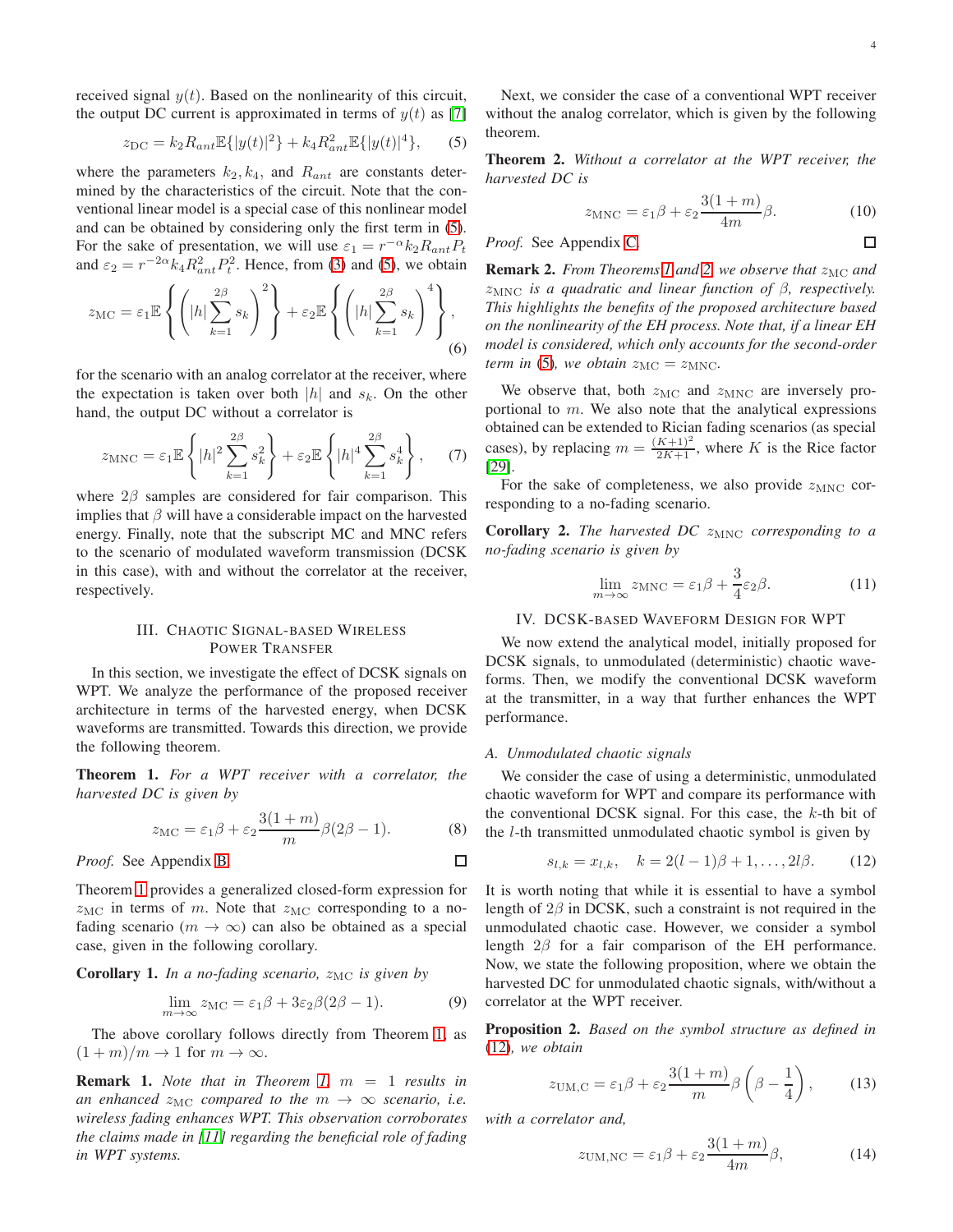

 $\Box$ 

<span id="page-4-3"></span>Fig. 2. (a) DCSK frame, and (b) SR-DCSK frame.

*without a correlator.*

*Proof.* See Appendix [D.](#page-10-1)

<span id="page-4-0"></span>Remark 3. *Without a correlator at the receiver, we have*  $z_{\text{MNC}} = z_{\text{UM,NC}}$ , for a given set of system parameters *(Theorem [2](#page-3-2) and Proposition [2\)](#page-3-4). On the other hand, when a* correlator is employed, we have  $z_{MC}$  >  $z_{UM,C}$ , with a *performance gain equal to*  $\varepsilon_2 \frac{3(1+m)}{m} \beta(\beta - \frac{3}{4})$  *(Theorem [1](#page-3-1) and Proposition [2\)](#page-3-4). In other words, a modulated DCSK signal positively affects the EH performance in the presence of a correlator.*

The above remark can be explained as follows. In contrast to the unmodulated waveform, DCSK also carries information due to its inherent randomness, i.e. the first  $\beta$  symbols are chaotic, followed by their replica or inverted replica. In case of a correlator-aided receiver, this randomness of the DCSK waveform induces fluctuations of the transmit signal amplitude, which boosts the harvested DC. The difference in performance, given in Remark [3,](#page-4-0) is in line with the claims made in [\[10\]](#page-11-10) regarding the importance of using modulated multisine waveforms for efficient WPT.

Note that Remark [3](#page-4-0) considers identical system parameters and similar channel conditions between the two cases. However, this claim does not hold for all possible scenarios. Indeed, an interesting insight can be obtained when we analyze the energy harvested in the modulated case under the deterministic fading scenario. Specifically, let  $m_1$  and  $m_2$  be the fading parameters of the modulated and unmodulated case, respectively. Then, the performance gap  $\Delta = z_{\text{MC}} - z_{\text{UM,C}}$  can be written as

<span id="page-4-1"></span>
$$
\Delta = \varepsilon_2 \frac{3(1+m_1)}{m_1} \beta(2\beta - 1) - \varepsilon_2 \frac{3(1+m_2)}{m_2} \beta \left(\beta - \frac{1}{4}\right). \tag{15}
$$

Observe that for the special case of  $m_1 = m_2$ , we always have  $\Delta > 0$ , i.e.  $z_{\text{MC}} > z_{\text{UM,C}}$  (Remark [3\)](#page-4-0). On the other hand,  $z_{\text{MC}}$  in a no-fading environment  $(m_1 \rightarrow \infty)$  and  $z_{\text{UM,C}}$  in a Rayleigh fading scenario ( $m_2 = 1$ ) results in  $\Delta = -\frac{3}{2}\epsilon_2\beta < 0$ . This implies that, with a correlatoraided receiver, an unmodulated waveform in a Rayleigh fading environment results in more harvested energy as compared to its modulated counterpart in a no-fading environment.

Furthermore, we also observe from [\(15\)](#page-4-1) that for finite  $m_1$ 

and  $m_2$ ,  $\Delta > 0$  holds if and only if

<span id="page-4-2"></span>
$$
\frac{(1+m_1)}{m_1}(2\beta - 1) - \frac{(1+m_2)}{m_2}\left(\beta - \frac{1}{4}\right) > 0.
$$
 (16)

Note that  $m_1$  and  $m_2$  are necessarily channel parameters, i.e. they cannot be controlled. However, it is possible to tune  $\beta$  accordingly to satisfy [\(16\)](#page-4-2). After some trivial algebraic manipulations, we obtain  $\beta > \beta_{\rm opt}^+$ , where

<span id="page-4-5"></span>
$$
\beta_{\rm opt} = \frac{\left(\frac{1+m_1}{m_1}\right) - \frac{1}{4}\left(\frac{1+m_2}{m_2}\right)}{2\left(\frac{1+m_1}{m_1}\right) - \left(\frac{1+m_2}{m_2}\right)} = \frac{1}{4}\left(\frac{4m_2 + 3m_1m_2 - m_1}{2m_2 + m_1m_2 - m_1}\right)
$$
\n(17)

and  $x^+ = \max\{x, 0\}.$ 

Thus, it is important to note that  $\Delta > 0$  does not hold for all values of  $\beta$  and in some scenarios, we have  $\Delta < 0$ , i.e. it is possible to obtain more harvested energy from an unmodulated waveform as compared to its modulated counterpart.

#### *B. WPT optimal DCSK-based waveform*

In Section [III,](#page-3-5) we showed that a communication-based chaotic waveform with the proposed architecture boosts the WPT performance. The drawback of this approach is a long symbol duration, which also implies that a large number of chaotic chips are generated for every single symbol transmission. To this end, a shorter symbol duration may address both these problems and accordingly, a short reference DCSK (SR-DCSK) is proposed in [\[30\]](#page-12-10).

An unmodulated chaotic component of length  $\beta_r < \beta$  is considered in SR-DCSK, followed by  $\zeta$  copies of its replica, multiplied with the information such that  $\beta = \zeta \beta_r$ . Hence, the symbol duration is  $\beta_r(1+\zeta) = \beta_r + \beta < 2\beta$ , i.e. the transmitted symbol is characterized by a sequence of  $\beta_r + \beta$ samples of the chaotic basis signal, which is represented as

<span id="page-4-4"></span>
$$
s_k = \begin{cases} x_k, & 0 < k \le \beta_r, \\ dx_{k-\beta_r}, & \beta_r < k \le \beta_r + \beta, \end{cases} \tag{18}
$$

where  $d$  is the transmitted information bit. An illustrative comparison of DCSK and SR-DCSK is demonstrated in Fig. [2.](#page-4-3) While Fig. [2\(](#page-4-3)a) shows the conventional DCSK symbol structure, the short reference SR-DCSK is depicted in Fig. [2\(](#page-4-3)b). It is important to note here that the SR-DCSK is a technique proposed mainly for the purpose of efficient information transfer, such that its error performance always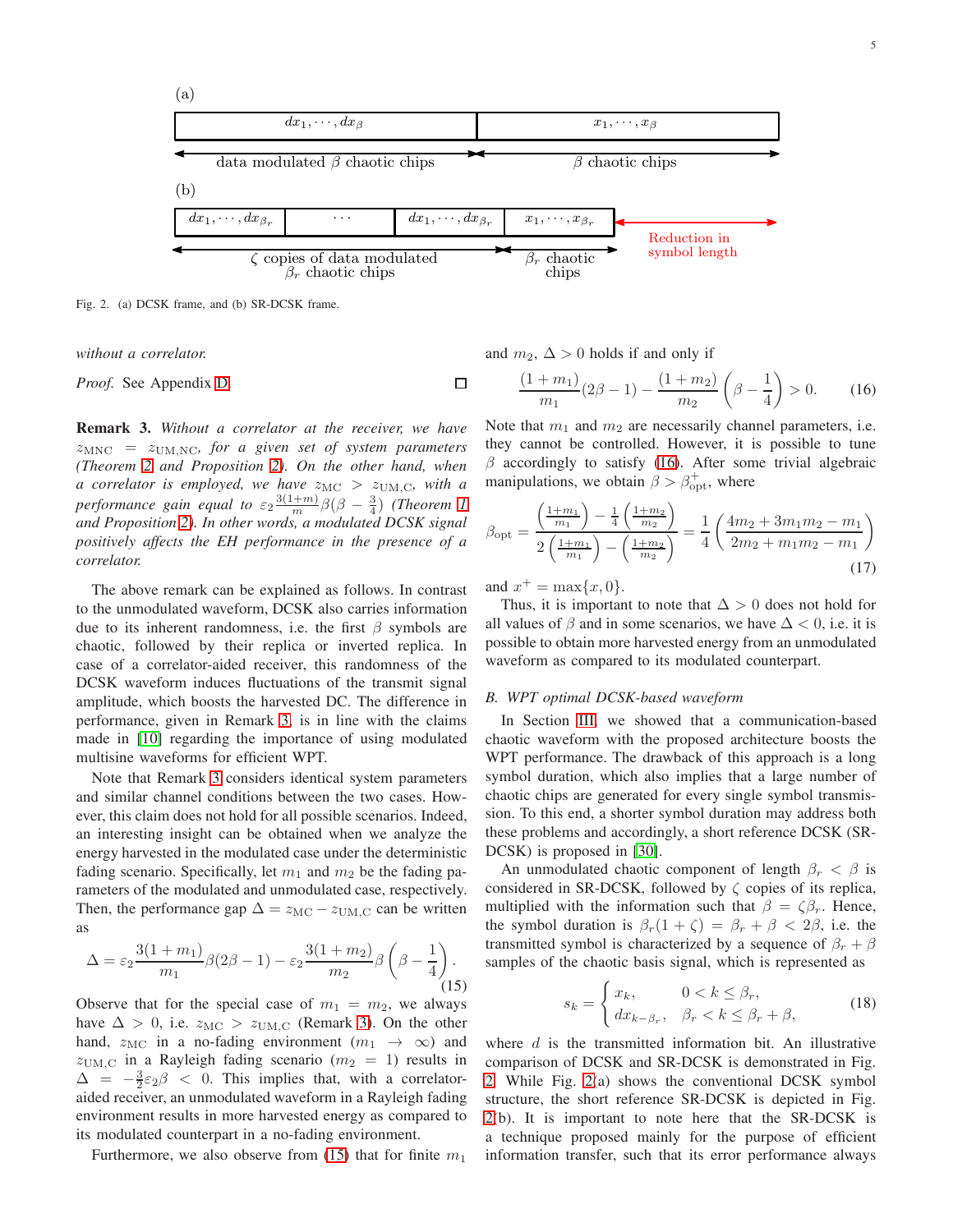remains above a certain acceptable threshold. In contrast, we investigate the impact of having a shorter symbol duration on WPT and accordingly we propose a WPT optimal DCSKbased waveform.

Given that  $\zeta$  replicas of the  $\beta_r$  length reference signal are concatenated in SR-DCSK, this implies that the reference signal is partially correlated over  $\zeta$  consecutive samples of the frame, i.e. the degree of 'randomness' increases within a single frame, as compared to DCSK. In other words, this results in an increased correlation within the frame, which leads to enhanced WPT. This is in line with the claim made in [\[31\]](#page-12-11) regarding the effect of correlation in transmitted signals with respect to WPT.

Hence, we investigate SR-DCSK to obtain a WPT-optimal frame structure. As the symbol structure in [\(18\)](#page-4-4) is dependent on  $\beta_r$ , the two extreme cases are  $\beta_r = 0$  and  $\beta_r = \beta$ . Accordingly, the WPT performance for all the possible values of  $\beta_r$  is given by the following theorem.

<span id="page-5-0"></span>**Theorem 3.** *A*  $\beta_r$ -*SR-DCSK results in*  $z_{\text{SR}}$  *given by* [\(19\)](#page-6-0)*.* 

*Proof.* See Appendix [E.](#page-10-2)

 $\Box$ 

It is interesting to note from [\(19\)](#page-6-0), that  $\beta_r$ -SR-DCSK converges to DCSK for  $\beta_r = \beta$ . We observe that the increased degree of 'randomness' in  $\beta_r$ -SR-DCSK results in a significant performance enhancement in terms of WPT, with an increase of  $z_{\text{SR}}$  proportional to  $\beta^4$ , unlike  $z_{\text{MC}}$  in Theorem [1.](#page-3-1)

**Proposition 3.** *For a given*  $\beta$ *, the optimal*  $z_{SR}$  *is achieved at*  $\beta_r=1$ .

*Proof.* We know that  $\beta = \zeta \beta_r$  and  $\beta \in \mathbb{Z}^+$ . Hence, by comparing the second and fourth order terms of the EH process separately in Theorem [3,](#page-5-0) we can state that  $z_{SR}$  is maximum for  $\beta_r = 1$ , with all other system parameters remaining constant. ⊡

Hence, the WPT-optimal transmitted symbol of  $(\beta + 1)$  duration is defined as

$$
s_k = \begin{cases} x_k, & k = 1, \\ dx_1, & 1 < k \le \beta + 1. \end{cases}
$$
 (20)

The corresponding harvested DC

<span id="page-5-1"></span>
$$
z_{\rm SR}^{\rm opt} = \frac{1}{2}\varepsilon_1(1+\beta^2) + \frac{3(1+m)}{8m}\varepsilon_2(1+6\beta^2+\beta^4), \quad (21)
$$

is obtained by replacing  $\beta_r = 1$  in [\(19b\)](#page-6-0). It is further interesting to observe that having a single chip of chaotic signal followed by  $\beta$  chips of information modulated chaos in a symbol of  $\beta + 1$  duration results in a maximum possible correlation; this is reflected in the WPT gain of the proposed DCSK-based waveform. Therefore for large  $\beta$ , the reduction in symbol duration is approximately  $2\beta-(\beta+1) \approx \beta$  per symbol duration; this also suggests that one chaotic chip needs to be generated per symbol compared to  $\beta$  chaotic chips per symbol in DCSK. Finally, a shorter symbol duration also signifies the reduced receiver's complexity.

Now, we compare the proposed chaotic waveform with the existing multisine signal-based EH framework [\[9\]](#page-11-8). We know that for a N-tone multisine signal, the PAPR at the

harvester input is  $2N$  [\[8\]](#page-11-7). On the contrary, we have proved in Proposition 1, that the PAPR of a DCSK-based signal is  $4\beta$ . As a high PAPR translates to a better EH performance [\[8\]](#page-11-7), we can intuitively say that the proposed waveform will result in a higher harvested energy, even for a set of comparable N and  $β$ . Furthermore, for an N-tone multisine signal, the linear term of the harvested DC is independent of  $N$  and the nonlinear term is linearly dependent on  $N$  [\[9\]](#page-11-8). On the contrary, in the case of the proposed  $\beta_r$ -SR-DCSK waveform, the linear and nonlinear terms of  $z_{SR}^{opt}$  (Eq. [\(21\)](#page-5-1)) are proportional to  $\beta^2$  and  $\beta^4$ , respectively. As a result, the proposed architecture for  $\beta_r$ -SR-DCSK significantly outperforms multisine waveforms, in terms of WPT. Finally, Table [I](#page-6-1) presents a summary of the main analytical results derived in Section [III](#page-3-5) and [IV.](#page-3-6)

Remark 4. *It may appear from the analytical results in Table I* that the limiting case of  $\beta \rightarrow \infty$  will result in an *infinite amount of harvested energy. However, note that the energy transfer model considered in this work is based on the assumption that the harvester operates in the nonlinear region [\[9\]](#page-11-8). If* β *becomes too large, the diode inside the harvester will be forced into the saturation region of operation, making the derived analytical results inapplicable.*

#### V. NUMERICAL RESULTS

We validate our theoretical analysis through extensive Monte-Carlo simulations. Without any loss of generality, we consider a transmission power of  $P_t = 30$  dBm, a Tx-Rx distance  $r = 20$  m, and a pathloss exponent  $\alpha = 4$ . The parameters considered for the EH model are taken as  $k_2 = 0.0034, k_4 = 0.3829$ , and  $R_{ant} = 50 \Omega$  [\[10\]](#page-11-10). Also recall that,  $\psi = 2\beta$  and  $\psi = 1$  corresponds to a WPT receiver with and without the analog correlator, respectively.

## *A. Performance evaluation of the proposed architecture*

Fig. [3](#page-6-2) depicts the WPT performance of DCSK with respect to the spreading factor, with and without the correlator at the receiver. Firstly, we observe the significant gains in WPT performance achieved with the employment of the correlator; the theoretical results (lines) match very closely with the simulation results (markers); this verifies our proposed analytical framework. This is related to the high PAPR, which is a function of the spreading factor  $\beta$  as stated in Proposition [1.](#page-2-5) Moreover, we observe that, the harvested energy decreases with increasing m for a given  $\beta$ . This observation is inline with [\(8\)](#page-3-7) and [\(10\)](#page-3-8), where we note that, the harvested DC varies with the quantity  $\frac{1+m}{m}$ , while the other system parameters remain constant. Specifically, due to this ratio, the best performance is achieved with  $m = 1$ , whereas the worst is obtained with  $m \to \infty$ . Moreover, the loss in performance between consecutive values of  $m$  decreases as  $m$  increases; for example, observe the performance gap between  $m = 1$ ,  $m = 4$ , and  $m = 20$ .

## *B. Effects of data modulation on WPT*

Fig. [4](#page-6-3) illustrates the impact of using a modulated waveforms for WPT and compares the performance with unmodulated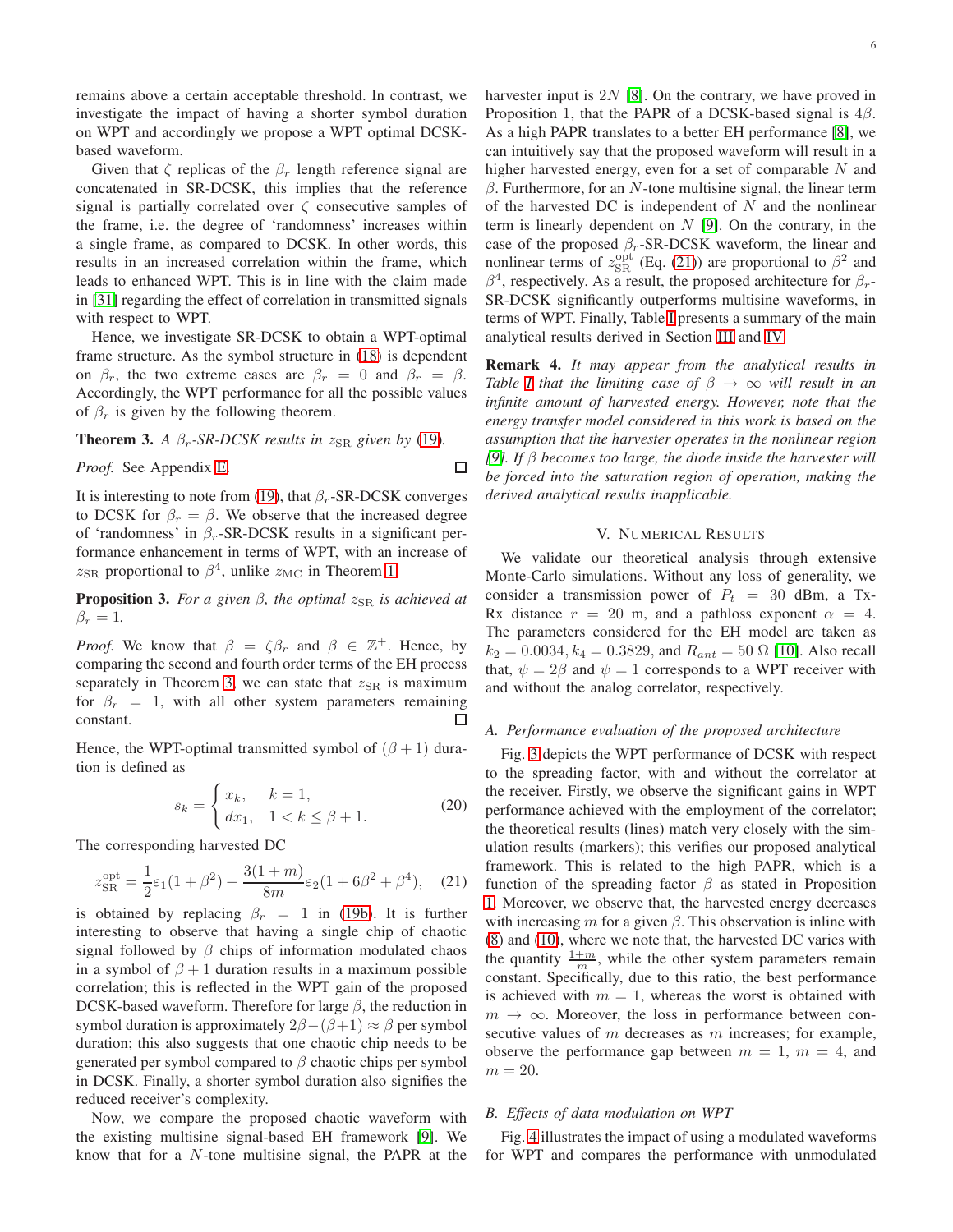$$
z_{\rm SR} = \begin{cases} \frac{1}{2}\varepsilon_1 \beta^2 + \frac{3(1+m)}{8m}\varepsilon_2 \beta^4, & \beta_r = 0, \\ \frac{\beta^2}{\beta^2 + \beta^2} & 3(1+m) \end{cases}
$$
(19a)

$$
\xi_{\rm SK} = \begin{cases}\n\varepsilon_1 \frac{\beta_r^2 + \beta^2}{2\beta_r} + \varepsilon_2 \frac{3(1+m)}{8m} \left(1 + 6\zeta^2 + \zeta^4\right) \left(2\beta_r^2 - \beta_r\right), & \beta_r > 0.\n\end{cases}\n\tag{19b}
$$

<span id="page-6-1"></span><span id="page-6-0"></span>

| Waveform           | <b>Modulation</b>  | <b>Correlator</b> | <b>Harvested DC</b>                                                                                                                                                                                                                                                                                                             |  |
|--------------------|--------------------|-------------------|---------------------------------------------------------------------------------------------------------------------------------------------------------------------------------------------------------------------------------------------------------------------------------------------------------------------------------|--|
| $z_{\rm MC}$       | <b>DCSK</b>        |                   | $\varepsilon_1 \beta + \varepsilon_2 \frac{3(1+m)}{\beta(2\beta-1)}$                                                                                                                                                                                                                                                            |  |
| $z_{\rm MNC}$      | <b>DCSK</b>        | $\times$          | $\varepsilon_1\beta+\varepsilon_2\frac{3(1+m)}{4m}\beta$                                                                                                                                                                                                                                                                        |  |
| $z_{\text{UM,C}}$  | $\times$           |                   | $\varepsilon_1 \beta + \varepsilon_2 \frac{3(1+m)}{\beta} \beta \left( \beta - \frac{1}{n} \right)$<br>m                                                                                                                                                                                                                        |  |
| $z_{\text{UM,NC}}$ | $\times$           | $\times$          | $\varepsilon_1\beta + \varepsilon_2 \frac{3(1+m)}{2}\beta$                                                                                                                                                                                                                                                                      |  |
| $z_{\rm SR}$       | $\beta_r$ -SR-DCSK |                   |                                                                                                                                                                                                                                                                                                                                 |  |
|                    |                    |                   | $\label{eq:3.1} \begin{array}{ll} \sqrt{ \qquad \  \  } & \frac{1}{2}\varepsilon_1\beta^2+\frac{3(1+m)}{8m}\varepsilon_2\beta^4, & \beta_r=0, \\ & \\ \varepsilon_1\frac{\beta_r^2+\beta^2}{\alpha\beta}+\varepsilon_2\frac{3(1+m)}{8m}\left(1+6\zeta^2+\zeta^4\right)\left(2\beta_r^2-\beta_r\right), & \beta_r>0 \end{array}$ |  |

TABLE I SUMMARY OF RESULTS.



<span id="page-6-2"></span>Fig. 3. Effect of the spreading factor on  $z_{DC}$ ; lines correspond to analysis and markers correspond to simulation results.

chaotic signals in terms of WPT. The figure demonstrates that data modulation does not affect the WPT performance without the correlator at the receiver, i.e. both DCSK and unmodulated chaotic symbols result in an identical harvested DC. The only difference is the degradation in WPT performance with increasing m, which has been discussed earlier in Fig. [3.](#page-6-2) On the other hand, we observe that modulating the chaotic symbols, it has a significant impact on the WPT performance. Finally, it is interesting to note that the harvested DC corresponding to Rayleigh fading, i.e.  $m = 1$ , with unmodulated chaotic symbols is approximately identical to the harvested DC obtained with modulated symbols and  $m = 10$ . This verifies



<span id="page-6-3"></span>Fig. 4. Effect of the modulation on  $z_{DC}$ .

[\(15\)](#page-4-1), where in this case, the performance gap can be obtained by letting  $m_1 = 10$  and  $m_2 = 1$ .

#### *C. Effects of symbol length on WPT*

Fig. [5](#page-7-0) depicts the importance of the choice of  $\beta$  as a function of the channel parameter  $m$ . We consider the WPT performance of DCSK as a function of  $\beta$ , for various fading scenarios  $m_1 = 40, 80, 100, 150$  and compare it with its unmodulated counterpart in a Rayleigh fading scenario ( $m_2$  = 1). Recall that a positive  $\Delta$  implies that DCSK performs better in terms of WPT and vice-versa. Observe that for all values of  $m_1$ , the parameter  $\Delta$  attains a positive value only beyond a certain  $\beta$ , i.e. the unmodulated waveform performs better till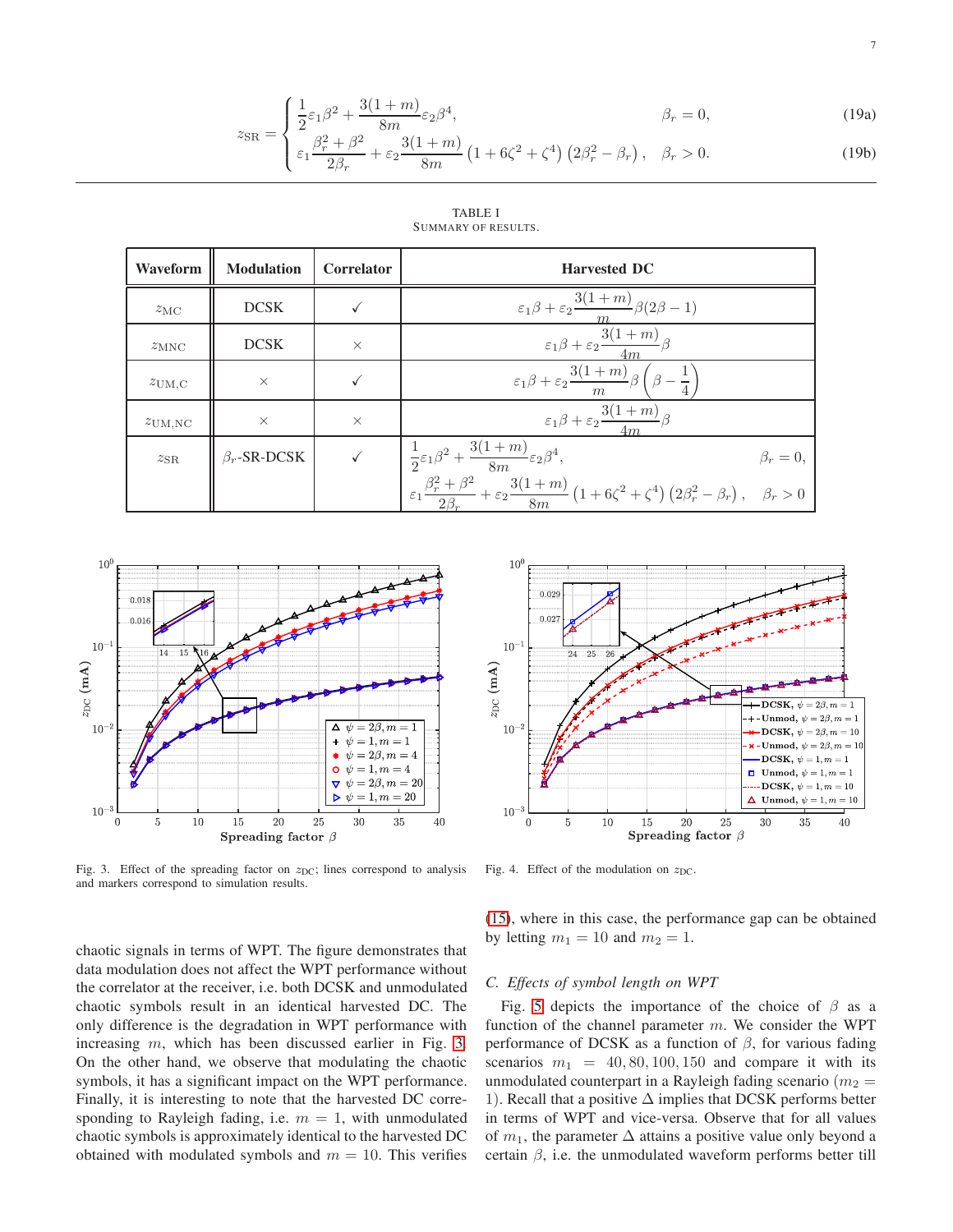

<span id="page-7-0"></span>Fig. 5. Effect of the symbol length on  $z_{DC}$ .



<span id="page-7-1"></span>Fig. 6. Effect of a short reference on WPT; lines correspond to analysis and markers correspond to simulation results.

that point and this value of  $\beta$  increases with increasing  $m_1$ ; this verifies our analysis to obtain [\(17\)](#page-4-5). Hence, we can rightly state that modulating the chaotic waveform does not guarantee enhanced EH. Even in the proposed architecture, i.e. with a correlator at the receiver, the choice of  $\beta$  should be based on both the channel condition and the modulation, to guarantee a better EH performance.

#### *D. Effects of a shorter reference on WPT*

Fig. [6](#page-7-1) demonstrates the effect of an SR symbol length on the WPT performance of the proposed correlator-based architecture. The effect of having a reference length  $\beta_r < \beta$ , with  $\zeta$  copies of its data modulated replica concatenated together such that  $\beta = \zeta \beta_r$ , is demonstrated here, where we consider two cases of  $\beta = 60$  and  $\beta = 90$ , respectively. This figure illustrates the impact of correlation in enhancing chaotic signal-based WPT. We observe that for a given  $\beta$ , increasing  $\beta_r$  results in obtaining the maximum harvested DC at  $\beta_r = 1$ , followed by a monotonically decreasing



<span id="page-7-2"></span>Fig. 7. Performance of WPT-optimal SR-DCSK; lines correspond to analysis and markers correspond to simulation results.

performance. This is justified by the fact that as we have  $\beta = \zeta \beta_r$ , a higher  $\beta_r$  implies a lower  $\zeta$  for a given  $\beta$ , i.e. the correlation decreases, which results in deteriorating WPT performance. Finally, we observe that, for the special case of  $\beta_r = \beta$ , the WPT performance coincides with that of the DCSK-based transmission.

## *E. Evaluation of WPT-optimal SR-DCSK*

Fig. [7](#page-7-2) demonstrates the performance of the proposed WPToptimal SR-DCSK. The figure exhibits the effect of the spreading factor for two scenarios of Tx-Rx distance 20 m and 30 m, respectively. While the analytically obtained values match closely with that of Monte Carlo simulation, we also note that the harvested DC with Tx-Rx distance 30 m is less compared to the harvested DC with Tx-Rx distance 20 m; this is intuitive due to the path-loss factor.

Fig. [8](#page-8-1) illustrates the joint effect of fading parameter  $m$  and spreading factor  $\beta$  on the WPT performance of the proposed symbol structure. We observe that the performance of WPToptimal SR-DCSK improves with increasing  $\beta$  and decreasing  $m$  for a given Tx-Rx distance, where the harvested DC is maximum at  $m = 1$  and  $\beta = 30$ , i.e. minimum m and maximum  $\beta$ . We also note that even though the harvested energy increases monotonically with  $\beta$  for a given m, its variation against m for any particular  $\beta$  is not the same. The harvested energy saturates with increasing m for a given  $\beta$ ; this observation can be justified by the fact that apart from  $\beta$ , it is also a function of  $\frac{1+m}{m}$ .

## *F. Comparison of WPT-optimal SR-DCSK and DCSK*

Fig. [9](#page-8-2) compares the performance of the proposed WPToptimal SR-DCSK and DCSK against the transmit symbol length for several values of the fading parameter m. As expected, the proposed waveform results in a significantly higher harvested DC at approximately half the corresponding DCSK symbol length. A small symbol length implies less number of chaotic signals generated per symbol transmission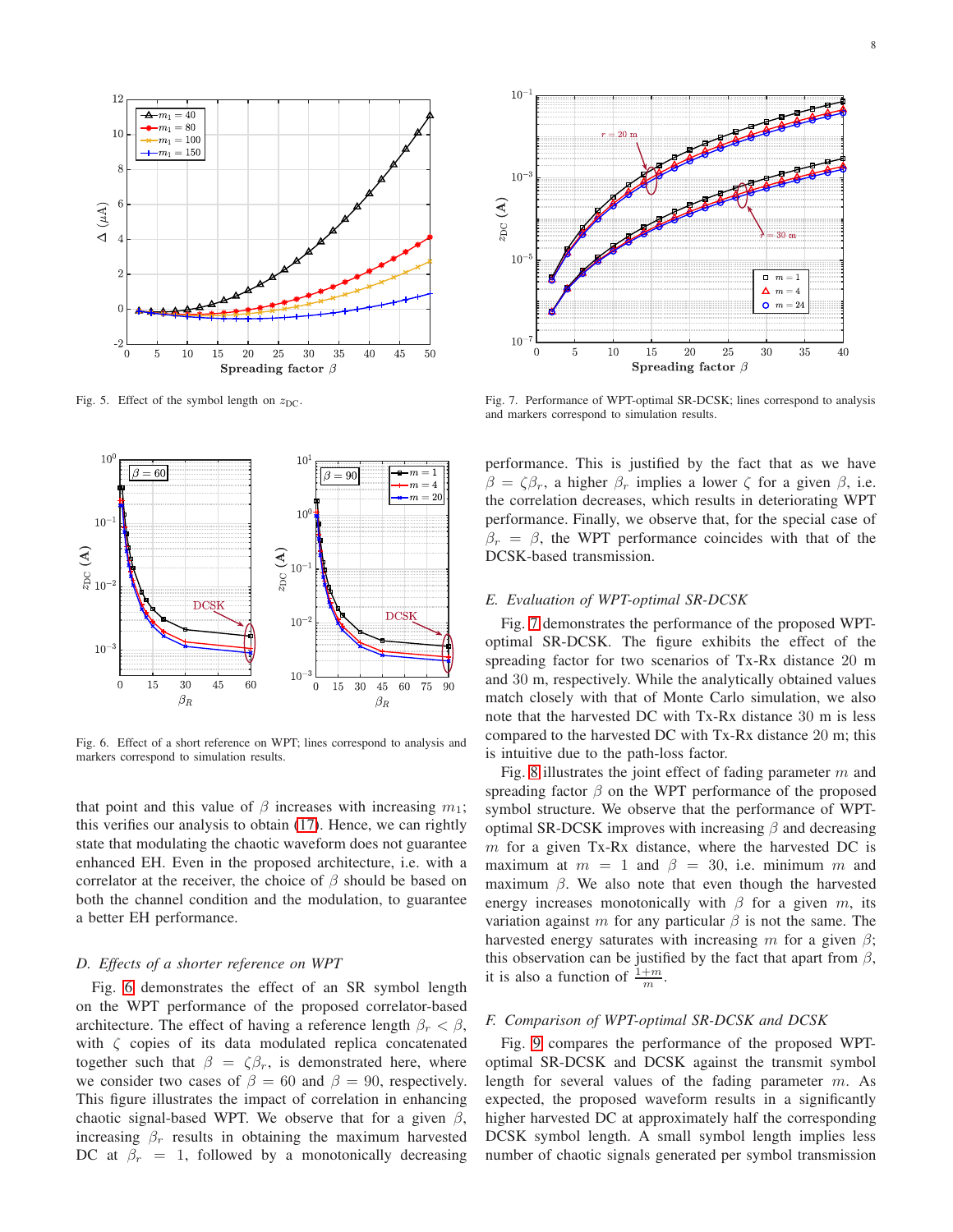

<span id="page-8-1"></span>Fig. 8. Joint effect of the spreading factor  $\beta$  and the fading parameter m on WPT-optimal SR-DCSK.



<span id="page-8-2"></span>Fig. 9. Performance comparison of the proposed WPT-optimal SR-DCSK and DCSK.

and also a smaller number of delay blocks inside the analog correlator, i.e. reduction in both receiver's complexity and cost. Besides having a short frame duration, the proposed frame structure successfully exploits the effect of correlation in the transmitted signal.

#### *G. Performance comparison with multisine waveforms*

Fig. [10](#page-8-3) compares the WPT performance of the proposed chaotic and existing different N-tone multisine waveforms [\[9\]](#page-11-8). Furthermore, in this figure, we also consider the HPA nonlinearities at the transmitter [\[32\]](#page-12-12). The figure corroborates our claim that the proposed waveform significantly outperforms the multitone signals in terms of WPT. Moreover, it also demonstrates the effect of the transmission power  $P_t$ , as we observe that the harvested energy saturates after a certain  $P_t$ is reached. The reason for this observation is attributed to the limited capability of a practical HPA at the transmitter. A typical HPA cannot transmit with any arbitrary amount of power and beyond a certain limit, it can only transmit with a



<span id="page-8-3"></span>Fig. 10. Performance comparison of the proposed WPT-optimal SR-DCSK and multisine waveforms, considering HPA non-linearity;  $m = 4$ .

fixed  $P_t$ , irrespective of the power of its input signal [\[32\]](#page-12-12). In this figure, we observe this phenomenon around  $P_t = 25$  dBm and hence the saturating effect in the  $P_t > 25$  dBm range.

## VI. CONCLUSION

In this paper, we investigated the effects of conventional communication-based chaotic waveforms in WPT. In particular, we considered a point-to-point set-up, where a transmitter uses a DCSK generator and the receiver employs an analog correlator followed by an EH circuit. By taking into account the nonlinearities of the EH process, we proposed a novel WPT architecture and analyzed it in terms of the received signal's PAPR as well as the achieved harvested DC. We showed that both of these performance metrics are dependent on the parameters of the transmitted waveform. In addition, we demonstrated that DCSK waveforms outperform their unmodulated counterparts, in terms of EH performance, when a correlator is employed at the receiver. Based on this observation, a novel SR-DCSK-based waveform design has been investigated, which further enhances the WPT performance. Finally, we have shown that the proposed chaotic waveform outperforms the conventional multisine signals in terms of its WPT capability. An immediate extension of this work is to investigate multi-dimensional chaotic signals for WPT, by considering a generalized frequency selective fading scenario.

## <span id="page-8-0"></span>APPENDIX A PROOF OF PROPOSITION [1](#page-2-5)

Without a correlator at the receiver, i.e. for  $\psi = 1$ , the PAPR corresponding to the *l*-th transmitted symbol is

$$
PAPR = \frac{\max_{l} \left\{ \sum_{k=2(l-1)\beta+1}^{2l\beta} |h_{l}|^{2} s_{l,k}^{2} \right\}}{\mathbb{E} \left\{ \sum_{k=2(l-1)\beta+1}^{2l\beta} |h_{l}|^{2} s_{l,k}^{2} \right\}}.
$$
 (22)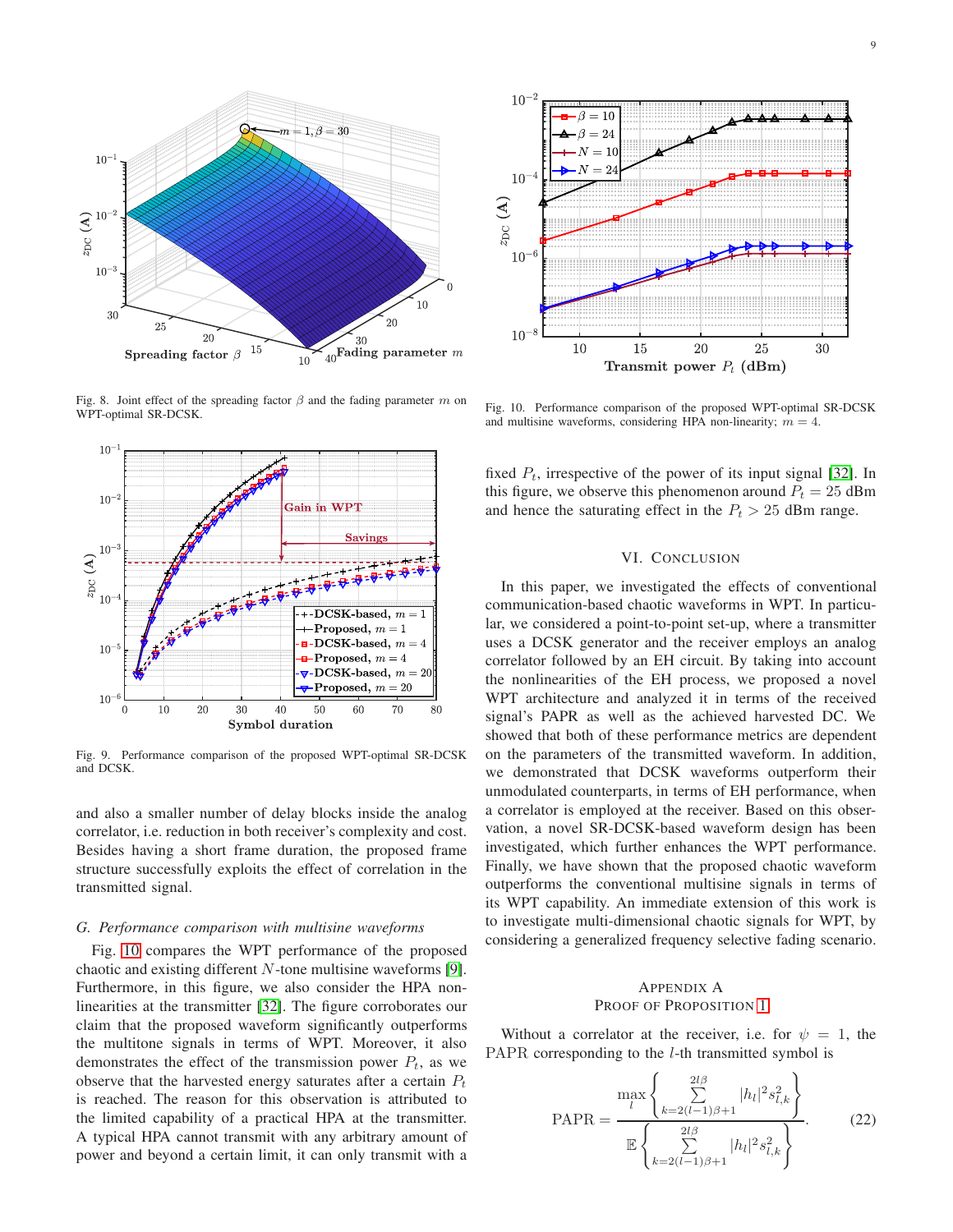$k=1$  $x_k,$ 

<span id="page-9-3"></span>(31)

By considering a given channel instance  $h_l$  and the invariant probability density function (PDF) of  $x_k$ , as [\[17\]](#page-11-16)

$$
f_X(x) = \begin{cases} \frac{1}{\pi\sqrt{1-x^2}}, & |x| < 1, \\ 0, & \text{otherwise,} \end{cases} \tag{23}
$$

we obtain  $\max_l$  $\begin{cases} 2l\beta \\ \sum \end{cases}$  $k=2(l-1)\beta+1$  $|h_l|^2 s_{l,k}^2 \} = 2|h_l|^2 \beta$  and

$$
\mathbb{E}\left\{\sum_{k=2(l-1)\beta+1}^{2l\beta} |h_l|^2 s_{l,k}^2\right\}\n= |h_l|^2 \sum_{k=2(l-1)\beta+1}^{2l\beta} \mathbb{E}\left\{s_{l,k}^2\right\}\n= |h_l|^2 \sum_{k=2(l-1)\beta+1}^{2l\beta} \int_{-\infty}^{\infty} x^2 f_X(x) dx = |h_l|^2 \beta.
$$
\n(24)

Hence, for  $\psi = 1$ , we have

PAPR = 
$$
\frac{2|h_l|^2 \beta}{|h_l|^2 \beta}
$$
 = 2. (25)

On the other hand, for  $\psi = 2\beta$ , i.e. with a correlator at the receiver,

$$
PAPR = \frac{\max_{l} \left\{ \left( \sum_{k=2(l-1)\beta+1}^{2l\beta} |h_{l}|s_{l,k} \right)^{2} \right\}}{\mathbb{E} \left\{ \left( \sum_{k=2(l-1)\beta+1}^{2l\beta} |h_{l}|s_{l,k} \right)^{2} \right\}},
$$
 (26)

where from [\(23\)](#page-9-1), we get

$$
\max_{l} \left\{ \sum_{k=2(l-1)\beta+1}^{2l\beta} |h_l| s_{l,k} \right\}^2 = 4|h_l|^2 \beta^2. \tag{27}
$$

Note that for chaotic sequences generated by the Chebyshev map, we have  $\mathbb{E}\left\{s_{l,i}s_{l,j}\right\} = 0$  for  $i \neq j$  [\[33,](#page-12-13) Eq. 55]. As such,

$$
\mathbb{E}\left\{\left(\sum_{k=2(l-1)\beta+1}^{2l\beta} |h_l|s_{l,k}\right)^2\right\} = |h_l|^2 \sum_{k=2(l-1)\beta+1}^{2l\beta} \mathbb{E}\{s_{l,k}^2\}
$$

$$
= |h_l|^2 \beta, \tag{28}
$$

which follows from [\(24\)](#page-9-2). Therefore, we have

PAPR = 
$$
\frac{4|h_l|^2 \beta^2}{|h_l|^2 \beta} = 4\beta.
$$
 (29)

## <span id="page-9-0"></span>APPENDIX B PROOF OF THEOREM [1](#page-3-1)

As we consider a unit mean power Nakagami-m distributed block fading channel, the PDF of  $|h|$  is

$$
f_{|h|}(z) = \frac{2m^m z^{2m-1} e^{-m z^2}}{\Gamma(m)}, \ \forall \ z \ge 0,
$$
 (30)

where  $\Gamma(\cdot)$  denotes the complete Gamma function and  $m \geq 1$ controls the severity of the amplitude fading. The quantity  $\sum_{ }^{2\beta}$ 

<span id="page-9-1"></span>
$$
\sum_{k=1} s_k \text{ in (6) can be alternatively written as}
$$

$$
\sum_{k=1}^{2\beta} s_k = (x_1 + \dots + x_\beta + d(x_1 + \dots + x_\beta)) = p \sum_{k=1}^{\beta}
$$

where we have  $p = 1 + d$ . Then, by assuming equally likely transmissions of  $d = \pm 1$ , we have the PDF  $f_P(p) = \frac{1}{2}$ ,  $\forall$  $p \in \{0, 2\}$ . Hence, from [\(6\)](#page-3-9) we have

<span id="page-9-2"></span>
$$
z_{\rm MC} = \varepsilon_1 \mathbb{E} \left\{ \left( |h| \sum_{k=1}^{2\beta} s_k \right)^2 \right\} + \varepsilon_2 \mathbb{E} \left\{ \left( |h| \sum_{k=1}^{2\beta} s_k \right)^4 \right\}
$$
  

$$
= \varepsilon_1 \mathbb{E} \left\{ |h|^2 \right\} \mathbb{E} \left\{ \left( p \sum_{k=1}^{\beta} x_k \right)^2 \right\}
$$
  

$$
+ \varepsilon_2 \mathbb{E} \left\{ |h|^4 \right\} \mathbb{E} \left\{ \left( p \sum_{k=1}^{\beta} x_k \right)^4 \right\}. \tag{32}
$$

Note that as we are considering a unit power Nakagami- $m$ fading scenario, we have  $\mathbb{E}\left\{|h|^2\right\}=1$  and

<span id="page-9-5"></span>
$$
\mathbb{E}\left\{|h|^{4}\right\} = \frac{2m^{m}}{\Gamma(m)} \int_{0}^{\infty} z^{2m+3} e^{-mz^{2}} dz
$$

$$
= \frac{1}{m^{2}\Gamma(m)} \int_{0}^{\infty} v^{m+1} e^{-v} dv = \frac{(1+m)}{m}, \quad (33)
$$

which follows from the transformation  $mz^2 \rightarrow v$ . Then, the first term of [\(32\)](#page-9-3) can be evaluated as

$$
\mathbb{E}\left\{\left(p\sum_{k=1}^{\beta}x_k\right)^2\right\} = \mathbb{E}\left\{p^2\right\}\mathbb{E}\left\{\left(\sum_{k=1}^{\beta}x_k\right)^2\right\}
$$

$$
\stackrel{(a)}{=} 2\mathbb{E}\left\{\sum_{k=1}^{\beta}x_k^2 + 2\sum_{\substack{l_1,l_2=1\\l_1\neq l_2}}^{\beta}x_{l_1}x_{l_2}\right\}
$$

$$
= 2\sum_{k=1}^{\beta}\mathbb{E}\left\{x_k^2\right\} + 4\sum_{\substack{l_1,l_2=1\\l_1\neq l_2}}^{\beta}\mathbb{E}\left\{x_{l_1}x_{l_2}\right\}
$$

$$
= \beta, \tag{34}
$$

where (a) follows from  $\mathbb{E}\{p^2\} = 2$  and the multinomial theorem, and the final result follows from

<span id="page-9-6"></span><span id="page-9-4"></span>
$$
\mathbb{E}\left\{x_k^2\right\} = \int_{-1}^1 \frac{x_k^2 dx}{\pi\sqrt{1 - x_k^2}} = \frac{1}{2} \tag{35}
$$

and by using [\[33,](#page-12-13) Eq. 55]. Similarly, by using the multinomial theorem, the second term of [\(32\)](#page-9-3) can be expanded as

$$
\mathbb{E}\left\{\left(p\sum_{k=1}^{\beta}x_k\right)^4\right\}
$$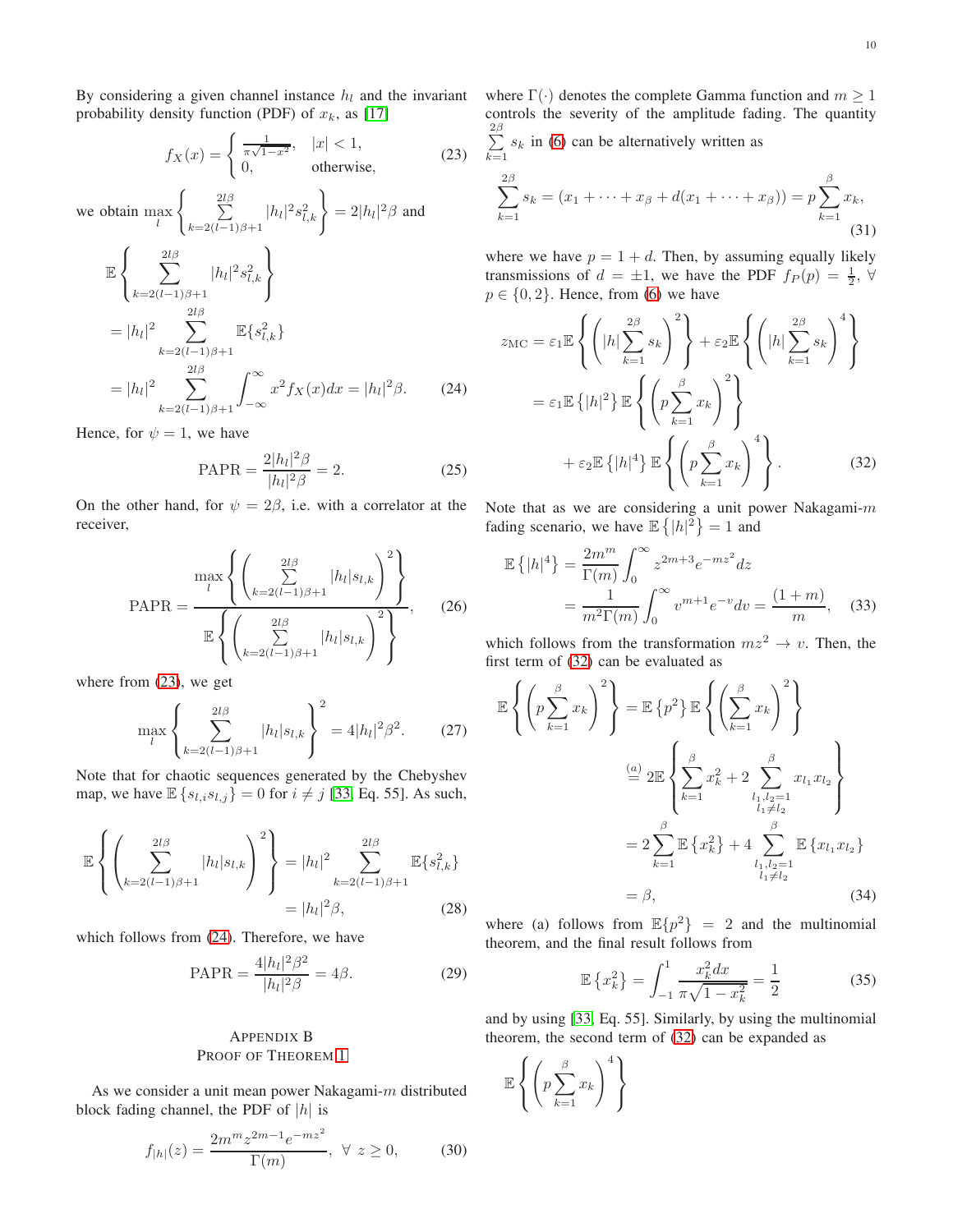$$
= \mathbb{E} \left\{ p^4 \right\} \mathbb{E} \left\{ \left( \sum_{k=1}^{\beta} x_k \right)^4 \right\}
$$
  
\n
$$
\stackrel{\text{(b)}{=} } \mathbb{E} \left\{ p^4 \right\} \mathbb{E} \left\{ \sum_{k_1 + k_2 + \dots + k_\beta = 4}^{4} \frac{4!}{k_1! \, k_2! \, \dots \, k_\beta!} \prod_{i=1}^{\beta} x_i^{k_i} \right\}
$$
  
\n
$$
\stackrel{\text{(c)}{=} 8 \left( \sum_{k=1}^{\beta} \mathbb{E} \left\{ x_k^4 \right\} + 3 \mathbb{E}^2 \left\{ x_k^2 \right\} \beta(\beta - 1) \right)
$$
  
\n
$$
\stackrel{\text{(d)}}{=} 8 \left( \frac{3\beta}{8} + \frac{3}{4} \beta(\beta - 1) \right) = 3\beta(2\beta - 1), \quad (36)
$$

where (b) follows from the multinomial theorem. Furthermore, (*c*) follows from  $\mathbb{E}\{p^4\} = 0 \times \frac{1}{2} + 2^4 \times \frac{1}{2} = 8$ ,

$$
\mathbb{E}\left\{x_k\right\} = \int_{-1}^{1} \frac{x_k dx}{\pi\sqrt{1 - x_k^2}} = 0,\tag{37}
$$

and (d) follows from [\(35\)](#page-9-4) and

<span id="page-10-4"></span>
$$
\mathbb{E}\left\{x_k^4\right\} = \int_{-1}^1 \frac{x_k^4 dx}{\pi\sqrt{1 - x_k^2}} = \frac{3}{8}.\tag{38}
$$

By combining [\(32\)](#page-9-3), [\(33\)](#page-9-5), [\(34\)](#page-9-6), and [\(36\)](#page-10-3), we obtain

$$
z_{\rm MC} = \varepsilon_1 \beta + \varepsilon_2 \frac{3(1+m)}{m} \beta(2\beta - 1).
$$
 (39)

## <span id="page-10-0"></span>APPENDIX C PROOF OF THEOREM [2](#page-3-2)

From the expression [\(7\)](#page-3-10), we have

$$
z_{\text{MNC}} = \varepsilon_1 \mathbb{E} \left\{ |h|^2 \sum_{k=1}^{2\beta} s_k^2 \right\} + \varepsilon_2 \mathbb{E} \left\{ |h|^4 \sum_{k=1}^{2\beta} s_k^4 \right\}
$$
  
\n
$$
= \varepsilon_1 \mathbb{E} \left\{ |h|^2 \right\} \mathbb{E} \left\{ \sum_{k=1}^{2\beta} s_k^2 \right\} + \varepsilon_2 \mathbb{E} \left\{ |h|^4 \right\} \mathbb{E} \left\{ \sum_{k=1}^{2\beta} s_k^4 \right\}
$$
  
\n
$$
= \varepsilon_1 \left( 1 + \sum_{k=1}^{\beta} \mathbb{E} \left\{ d_k^2 \right\} \right) \left( \sum_{k=1}^{\beta} \mathbb{E} \left\{ x_k^2 \right\} \right)
$$
  
\n
$$
+ \varepsilon_2 \left( 1 + \sum_{k=1}^{\beta} \mathbb{E} \left\{ d_k^4 \right\} \right) \left( \sum_{k=1}^{\beta} \mathbb{E} \left\{ x_k^4 \right\} \right)
$$
  
\n
$$
\stackrel{(a)}{=} \varepsilon_1 \beta + \varepsilon_2 \frac{3(1+m)}{4m} \beta,
$$
 (40)

where  $(a)$  follows from [\(35\)](#page-9-4), [\(38\)](#page-10-4) and by assuming equally likely transmissions of  $d_k = \pm 1, \forall k$ .

## <span id="page-10-1"></span>APPENDIX D PROOF OF PROPOSITION [2](#page-3-4)

We prove the proposition in the form of two separate subcases: i) with, and ii) without the correlator.

*1) With correlator:* Based on [\(6\)](#page-3-9) and [\(12\)](#page-3-3), we obtain the harvested DC as

$$
z_{\text{UM,C}} = \varepsilon_1 \mathbb{E}\left\{ \left( |h| \sum_{k=1}^{2\beta} x_k \right)^2 \right\} + \varepsilon_2 \mathbb{E}\left\{ \left( |h| \sum_{k=1}^{2\beta} x_k \right)^4 \right\}.
$$
\n(41)

Hence,

<span id="page-10-3"></span>
$$
z_{\text{UM,C}} = \varepsilon_1 \mathbb{E} \left\{ |h|^2 \right\} \mathbb{E} \left\{ \left( \sum_{k=1}^{2\beta} x_k \right)^2 \right\}
$$
  
+  $\varepsilon_2 \mathbb{E} \left\{ |h|^4 \right\} \mathbb{E} \left\{ \left( \sum_{k=1}^{2\beta} x_k \right)^4 \right\}$   
=  $\varepsilon_1 \mathbb{E} \left\{ \sum_{k=1}^{2\beta} x_k^2 + 2 \sum_{\substack{l_1, l_2=1 \\ l_1 \neq l_2}}^{2\beta} x_{l_1} x_{l_2} \right\}$   
+  $\varepsilon_2 \frac{(1+m)}{m} \mathbb{E} \left\{ \sum_{k=1}^{2\beta} x_k^4 + 6 \sum_{\substack{l_1, l_2=1 \\ l_1 \neq l_2}}^{2\beta} x_{l_1}^2 x_{l_2}^2 \right\}$   
=  $\varepsilon_1 \sum_{k=1}^{2\beta} \mathbb{E} \left\{ x_k^2 \right\}$   
+  $\varepsilon_2 \frac{(1+m)}{m} \left( \sum_{k=1}^{2\beta} \mathbb{E} \left\{ x_k^4 \right\} + 6\beta(2\beta - 1) \mathbb{E}^2 \left\{ x_k^2 \right\}$   
=  $\varepsilon_1 \beta + \varepsilon_2 \frac{3(1+m)}{m} \beta(\beta - \frac{1}{4}),$  (42)

where  $(a)$  follows from [\(35\)](#page-9-4) and [\(38\)](#page-10-4).

*2) Without correlator:* Based on [\(7\)](#page-3-10) and [\(12\)](#page-3-3), we have

$$
z_{\text{UM,NC}} = \varepsilon_1 \mathbb{E} \left\{ |h|^2 \sum_{k=1}^{2\beta} x_k^2 \right\} + \varepsilon_2 \mathbb{E} \left\{ |h|^4 \sum_{k=1}^{2\beta} x_k^4 \right\}
$$

$$
\stackrel{(b)}{=} \varepsilon_1 \times 2\beta \times \frac{1}{2} + \varepsilon_2 \times \frac{(1+m)}{m} \times 2\beta \times \frac{3}{8}
$$

$$
= \varepsilon_1 \beta + \varepsilon_2 \frac{3(1+m)}{4m} \beta,
$$
(43)

where  $(b)$  follows from  $(35)$  and  $(38)$ .

## <span id="page-10-2"></span>APPENDIX E

## PROOF OF THEOREM [3](#page-5-0)

We prove the theorem in the form of two separate sub-cases with  $\beta_r = 0$  and  $\beta_r > 0$ .

*A. Case*  $\beta_r = 0$ 

In this case, we obtain the harvested energy  $z_{\text{SR}}$  as

$$
z_{\rm SR} = \varepsilon_1 \mathbb{E} \left\{ \left( d \sum_{k=1}^{\beta} x_k \right)^2 \right\} + \varepsilon_2 \frac{(1+m)}{m} \mathbb{E} \left\{ \left( d \sum_{k=1}^{\beta} x_k \right)^4 \right\}. \tag{44}
$$

From Appendix [B,](#page-9-0) we assume an equally likely transmission of  $d = \pm 1$  and by following a similar framework, we obtain

$$
z_{\rm SR} = \varepsilon_1 \beta^2 \mathbb{E} \left\{ d^2 \right\} \mathbb{E} \left\{ x_k^2 \right\} + \varepsilon_2 \beta^4 \mathbb{E} \left\{ d^4 \right\} \mathbb{E} \left\{ x_k^4 \right\}
$$

$$
= \frac{1}{2} \varepsilon_1 \beta^2 + \frac{3(1+m)}{8m} \varepsilon_2 \beta^4. \tag{45}
$$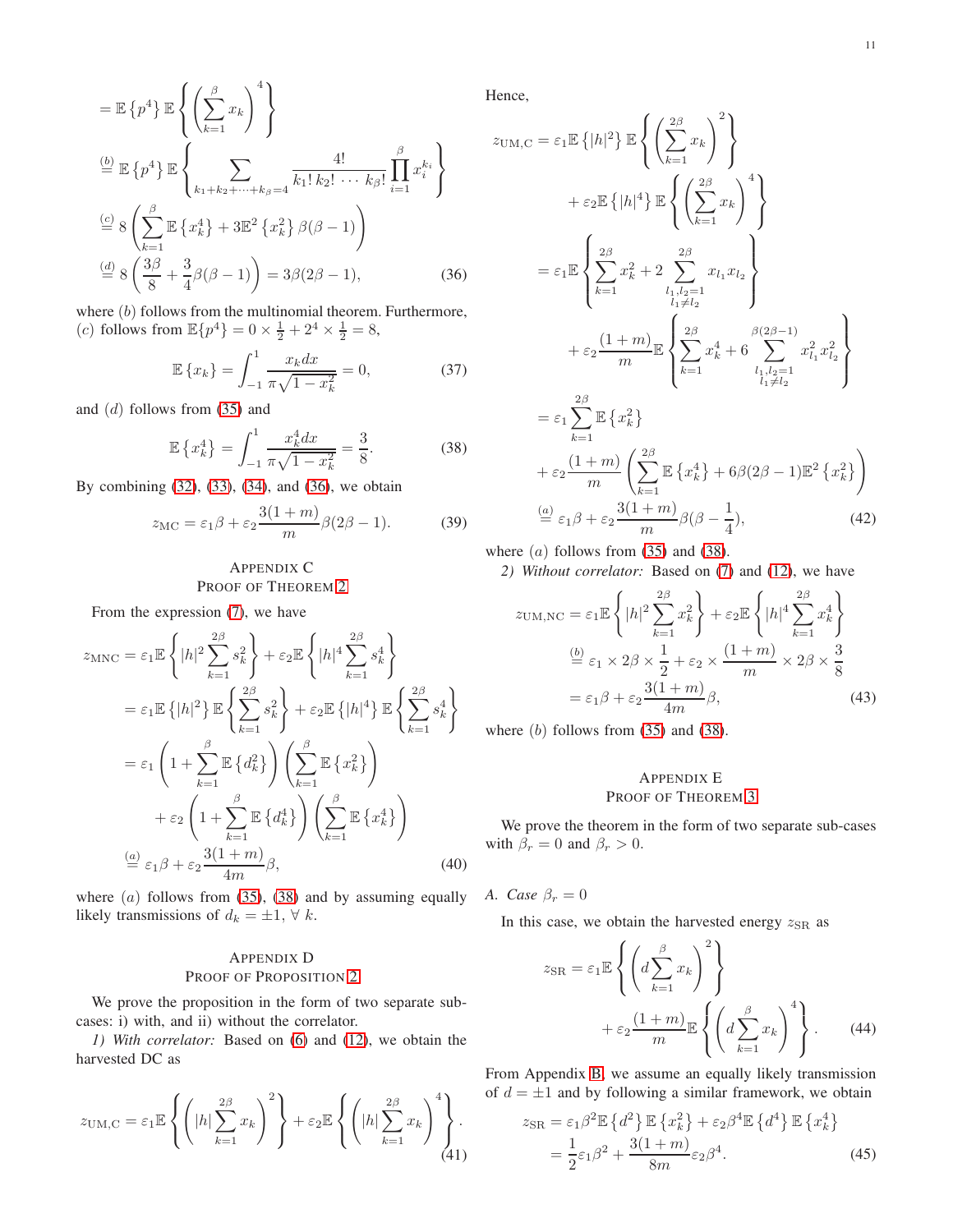Based on [\(6\)](#page-3-9) and [\(18\)](#page-4-4), we obtain

$$
z_{\rm SR} = \varepsilon_1 \mathbb{E} \left\{ \left( \sum_{k=1}^{\beta + \beta_r} s_k \right)^2 \right\} + \varepsilon_2 \frac{(1+m)}{m} \mathbb{E} \left\{ \left( \sum_{k=1}^{\beta + \beta_r} s_k \right)^4 \right\}, \qquad (46)
$$

where from [\(18\)](#page-4-4), we have

$$
\sum_{k=1}^{\beta+\beta_r} s_k = (1+\zeta d) \sum_{k=1}^{\beta_r} x_k.
$$
 (47)

Then, the first term of [\(46\)](#page-11-19) can be evaluated as

$$
\mathbb{E}\left\{ \left(\sum_{k=1}^{\beta+\beta_r} s_k\right)^2 \right\} = \mathbb{E}\left\{ \left(1+\zeta d\right)^2 \right\} \mathbb{E}\left\{ \left(\sum_{k=1}^{\beta_r} x_k\right)^2 \right\},\tag{48}
$$

where

<span id="page-11-20"></span>
$$
\mathbb{E}\left\{(1+\zeta d)^2\right\} = \frac{1}{2}\left\{(1+\zeta)^2 + (1-\zeta)^2\right\} = 1+\zeta^2, \tag{49}
$$

and

<span id="page-11-21"></span>
$$
\mathbb{E}\left\{ \left(\sum_{k=1}^{\beta_r} x_k\right)^2 \right\} = \sum_{k=1}^{\beta_r} \mathbb{E}\left\{x_k^2\right\} = \frac{\beta_r}{2}.
$$
 (50)

By combining [\(49\)](#page-11-20) and [\(50\)](#page-11-21), we obtain

$$
\mathbb{E}\left\{ \left( \sum_{k=1}^{\beta+\beta_r} s_k \right)^2 \right\} = \frac{\beta_r}{2} \left( 1 + \zeta^2 \right) = \frac{\beta_r^2 + \beta^2}{2\beta_r}.
$$
 (51)

Similarly, by using the multinomial theorem, the second term in [\(46\)](#page-11-19) can be expanded as

$$
\mathbb{E}\left\{ \left(\sum_{k=1}^{\beta+\beta_r} s_k\right)^4 \right\} = \mathbb{E}\left\{ \left(1+\zeta d\right)^4 \right\} \mathbb{E}\left\{ \left(\sum_{k=1}^{\beta_r} x_k\right)^4 \right\},\tag{52}
$$

where

$$
\mathbb{E}\left\{(1+\zeta d)^4\right\} = \frac{1}{2}\left\{(1+\zeta)^4 + (1-\zeta)^4\right\} \n= 1 + 6\zeta^2 + \zeta^4
$$
\n(53)

and

$$
\mathbb{E}\left\{ \left(\sum_{k=1}^{\beta_r} x_k\right)^4 \right\} = \sum_{k=1}^{\beta_r} \mathbb{E}\left\{x_k^4\right\} + 3\mathbb{E}^2\left\{x_k^2\right\} \beta(\beta - 1)
$$

$$
= \frac{3\beta_r}{8} + \frac{3}{4}\beta_r(\beta_r - 1). \tag{54}
$$

By combining [\(53\)](#page-11-22) and [\(54\)](#page-11-23), we obtain

$$
\mathbb{E}\left\{ \left(\sum_{k=1}^{\beta+\beta_r} s_k\right)^4 \right\} = \frac{3}{8} \left(1 + 6\zeta^2 + \zeta^4\right) \left(2\beta_r^2 - \beta_r\right). \quad (55)
$$

Hence, we have  $z_{SR}$  equal to

$$
z_{\rm SR} = \varepsilon_1 \mathbb{E} \left\{ \left( \sum_{k=1}^{\beta + \beta_r} s_k \right)^2 \right\} + \varepsilon_2 \frac{(1+m)}{m} \mathbb{E} \left\{ \left( \sum_{k=1}^{\beta + \beta_r} s_k \right)^4 \right\}
$$
  
=  $\varepsilon_1 \frac{\beta_r^2 + \beta^2}{2\beta_r} + \varepsilon_2 \frac{3(1+m)}{8m} \left( 1 + 6\zeta^2 + \zeta^4 \right) \left( 2\beta_r^2 - \beta_r \right).$  (56)

#### **REFERENCES**

- <span id="page-11-19"></span><span id="page-11-1"></span>[1] P. Mukherjee, C. Psomas, and I. Krikidis, "Differential chaos shift keying-based wireless power transfer," in *Proc. IEEE Int. Conf. Acoust., Speech Signal Process. (ICASSP)*, Toronto, Canada, 2021.
- <span id="page-11-0"></span>[2] Ericsson Mobility Report, June 2020, [Online]. Available: https://www.ericsson.com/en/mobility-report/reports/june-2020.
- <span id="page-11-2"></span>[3] X. Lu, P. Wang, D. Niyato, D. I. Kim, and Z. Han, "Wireless charging technologies: Fundamentals, standards, and network applications," *IEEE Commun. Surveys Tuts.*, vol. 18, no. 2, pp. 1413–1452, 2nd Quart. 2016.
- <span id="page-11-3"></span>[4] I. Krikidis, "Relay selection in wireless powered cooperative networks with energy storage," *IEEE J. Sel. Areas Commun.*, vol. 33, no. 12, pp. 2596–2610, Dec. 2015.
- <span id="page-11-4"></span>[5] O. L. A. López, H. Alves, R. D. Souza, and S. Montejo-Sánchez, "Statistical analysis of multiple antenna strategies for wireless energy transfer," *IEEE Trans. Commun.*, vol. 67, no. 10, pp. 7245–7262, Oct. 2019.
- <span id="page-11-5"></span>[6] E. Boshkovska, D. W. K. Ng, N. Zlatanov, and R. Schober, "Practical non-linear energy harvesting model and resource allocation for SWIPT systems," *IEEE Commun. Lett.*, vol. 19, no. 12, pp. 2082–2085, Dec. 2015.
- <span id="page-11-6"></span>[7] B. Clerckx, R. Zhang, R. Schober, D. W. K. Ng, D. I. Kim, and H. V. Poor, "Fundamentals of wireless information and power transfer: From RF energy harvester models to signal and system designs," *IEEE J. Sel. Areas Commun.*, vol. 37, no. 1, pp. 4–33, Jan. 2019.
- <span id="page-11-7"></span>[8] D. I. Kim, J. H. Moon, and J. J. Park, "New SWIPT using PAPR: How it works," *IEEE Wireless Commun. Lett.*, vol. 5, no. 6, pp. 672–675, Dec. 2016.
- <span id="page-11-8"></span>[9] B. Clerckx and E. Bayguzina, "Waveform design for wireless power transfer," *IEEE Trans. Signal Process.*, vol. 64, no. 23, pp. 6313–6328, Dec. 2016.
- <span id="page-11-10"></span>[10] B. Clerckx, "Wireless information and power transfer: Nonlinearity, waveform design, and rate-energy tradeoff," *IEEE Trans. Signal Process.*, vol. 66, no. 4, pp. 847–862, Feb. 2018.
- <span id="page-11-11"></span>[11] B. Clerckx and J. Kim, "On the beneficial roles of fading and transmit diversity in wireless power transfer with nonlinear energy harvesting," *IEEE Trans. Wireless Commun.*, vol. 17, no. 11, pp. 7731–7743, Nov. 2018.
- <span id="page-11-12"></span>[12] E. Bayguzina and B. Clerckx, "Asymmetric modulation design for wireless information and power transfer with nonlinear energy harvesting," *IEEE Trans. Wireless Commun.*, vol. 18, no. 12, pp. 5529–5541, Dec. 2019.
- <span id="page-11-9"></span>[13] N. Pan, D. Belo, M. Rajabi, D. Schreurs, N. B. Carvalho, and S. Pollin, "Bandwidth analysis of RF-DC converters under multisine excitation," *IEEE Trans. Microw. Theory Techn.*, vol. 66, no. 2, pp. 791–802, Feb. 2018.
- <span id="page-11-22"></span><span id="page-11-13"></span>[14] A. Collado and A. Georgiadis, "Improving wireless power transmission efficiency using chaotic waveforms," in *Proc. IEEE Int. Microw. Symp. Dig.*, Montreal, QC, Canada, Aug. 2012, pp. 1–3.
- <span id="page-11-14"></span>[15] Zhong-Ping Jiang, "A note on chaotic secure communication systems," *IEEE Trans. Circuits Syst. I. Fundam. Theory Appl.*, vol. 49, no. 1, pp. 92–96, Jan. 2002.
- <span id="page-11-15"></span>[16] N. Masuda and K. Aihara, "Cryptosystems with discretized chaotic maps," *IEEE Trans. Circuits Syst. I. Fundam. Theory Appl.*, vol. 49, no. 1, pp. 28–40, Jan. 2002.
- <span id="page-11-23"></span><span id="page-11-16"></span>[17] F. C. M. Lau, C. K. Tse, Ming Ye, and S. F. Hau, "Coexistence of chaos-based and conventional digital communication systems of equal bit rate," *IEEE Trans. Circuits Syst. I, Reg. Papers*, vol. 51, no. 2, pp. 391–408, Apr. 2004.
- <span id="page-11-17"></span>[18] F. C. M. Lau, K. Y. Cheong, and C. K. Tse, "Permutation-based DCSK and multiple-access DCSK systems," *IEEE Trans. Circuits Syst. I, Fundam. Theory Appl.*, vol. 50, no. 6, pp. 733–742, July 2003.
- <span id="page-11-18"></span>[19] S. Wang and X. Wang, "M-DCSK-Based chaotic communications in MIMO multipath channels with no channel state information," *IEEE Trans. Circuits Syst., II, Exp. Briefs*, vol. 57, no. 12, pp. 1001–1005, Dec. 2010.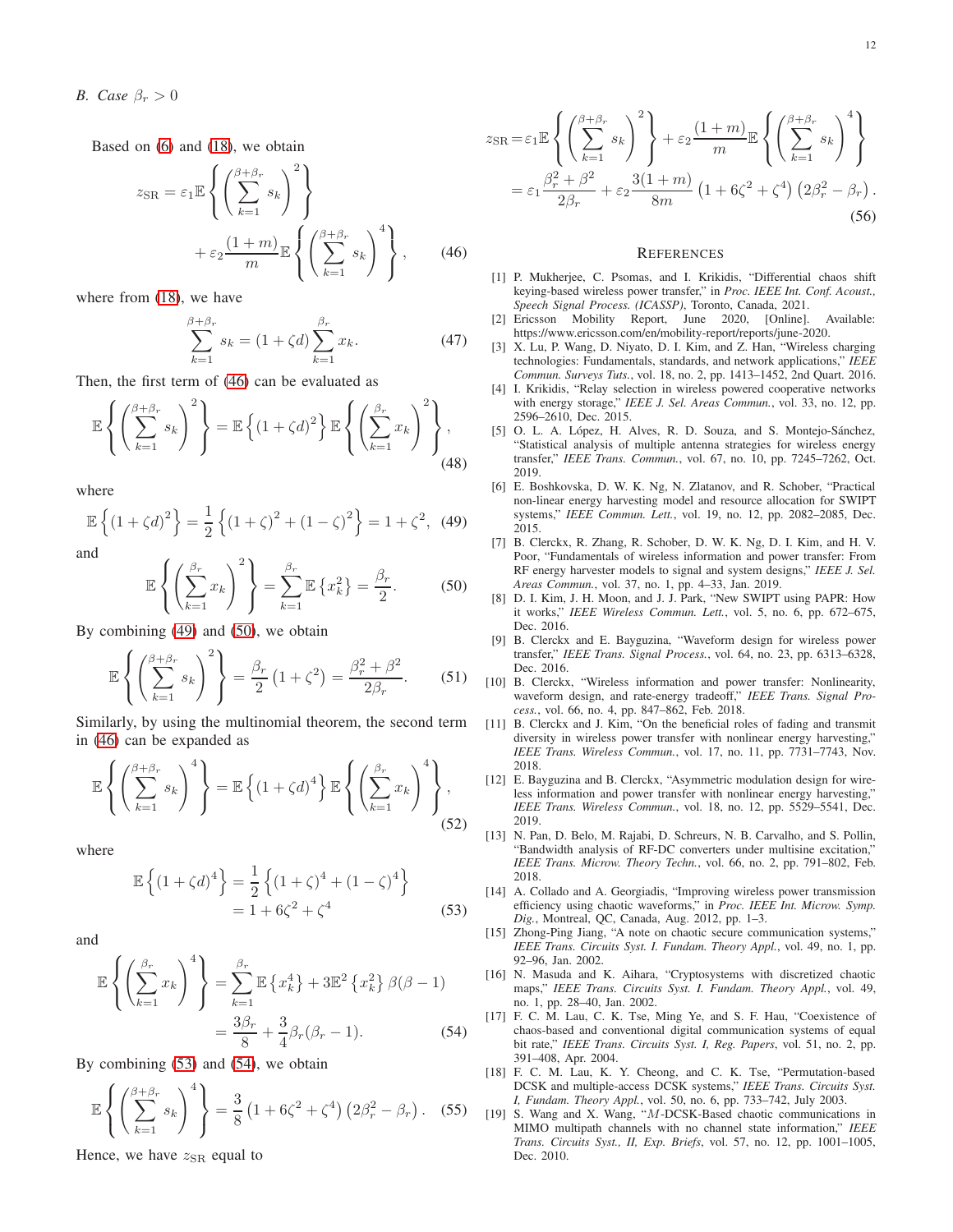- <span id="page-12-1"></span>[20] G. Kaddoum, F. Gagnon, P. Chargé, and D. Roviras, "A generalized BER prediction method for differential chaos shift keying system through different communication channels," *Wireless Pers. Commun.*, vol. 64, no. 2, pp. 425–437, May 2012.
- <span id="page-12-0"></span>[21] Y. Fang, J. Xu, L. Wang, and G. Chen, "Performance of MIMO relay DCSK-CD systems over Nakagami fading channels," *IEEE Trans. Circuits Syst. I, Reg. Papers*, vol. 60, no. 3, pp. 757–767, Mar. 2013.
- <span id="page-12-2"></span>[22] G. Kaddoum, H. Tran, L. Kong, and M. Atallah, "Design of simultaneous wireless information and power transfer scheme for short reference DCSK communication systems," *IEEE Trans. Commun.*, vol. 65, no. 1, pp. 431–443, Jan. 2017.
- <span id="page-12-4"></span>[23] Y. Song, W. Xu, and L. Wang, "Protocols of simultaneous wireless information and power transfer scheme for multi-carrier DCSK," in *Proc. IEEE Adv. Inform. Electr. and Auto. Cont. Conf. (IAEAC)*, Chongqing, China, Mar. 2017, pp. 1651–1655.
- <span id="page-12-5"></span>[24] G. Cheng, W. Xu, C. Chen, and L. Wang, "SWIPT schemes for carrier index differential chaos shift keying modulation: A new look at the inactive carriers," *IEEE Trans. Veh. Technol.*, vol. 68, no. 3, pp. 2557– 2570, Mar. 2019.
- <span id="page-12-3"></span>[25] M. Qian, G. Cai, Y. Fang, and G. Han, "Design of link-selection strategies for buffer-aided DCSK-SWIPT relay system," *IEEE Trans. Commun.*, vol. 68, no. 10, pp. 6023–6038, Oct. 2020.
- <span id="page-12-6"></span>[26] V. Mangal and P. R. Kinget, "Clockless, continuous-time analog correlator using time-encoded signal processing demonstrating asynchronous CDMA for wake-up receivers," *IEEE J. Solid-State Circuits*, vol. 55, no. 8, pp. 2069–2081, Aug. 2020.
- <span id="page-12-7"></span>[27] A. S. Sedra and K. C. Smith, *Microelectronic Circuits*. Oxford University Press, 2004.
- <span id="page-12-8"></span>[28] U. Tietze and C. Schenk, *Advanced Electronic Circuits*. Springer-Verlag Berlin Heidelberg, 1978.
- <span id="page-12-9"></span>[29] L. Wang and C. Lea, "Co-channel interference analysis of shadowed Rician channels," *IEEE Commun. Lett.*, vol. 2, no. 3, pp. 67–69, Mar. 1998.
- <span id="page-12-10"></span>[30] G. Kaddoum, E. Soujeri, and Y. Nijsure, "Design of a short reference noncoherent chaos-based communication systems," *IEEE Trans. Commun.*, vol. 64, no. 2, pp. 680–689, Feb. 2016.
- <span id="page-12-11"></span>[31] S. Belhadj Amor, S. M. Perlaza, I. Krikidis, and H. V. Poor, "Feedback enhances simultaneous wireless information and energy transmission in multiple access channels," *IEEE Trans. Inf. Theory*, vol. 63, no. 8, pp. 5244–5265, Aug. 2017.
- <span id="page-12-12"></span>[32] M. Faulkner and T. Mattsson, "Spectral sensitivity of power amplifiers to quadrature modulator misalignment," *IEEE Trans. Veh. Technol.*, vol. 41, no. 4, pp. 516–525, Nov. 1992.
- <span id="page-12-13"></span>[33] W. M. Tam, F. C. M. Lau, C. K. Tse, and A. J. Lawrance, "Exact analytical bit error rates for multiple access chaos-based communication systems," *IEEE Trans. Circuits Syst., II, Exp. Briefs*, vol. 51, no. 9, pp. 473–481, Sep. 2004.